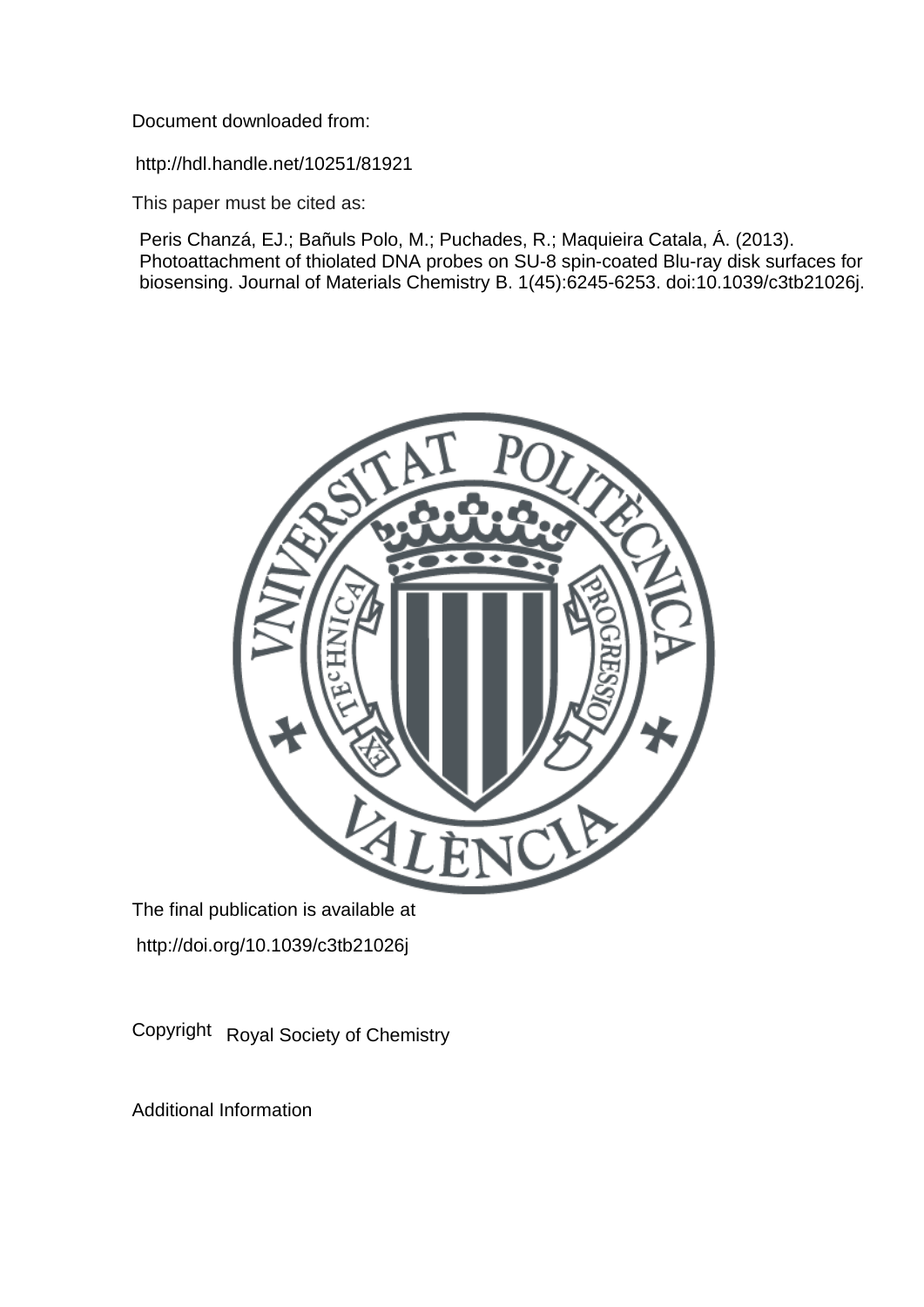# **Photoattachment of thiolated DNA probes on SU-8 spin-coated Blu-ray disk surfaces for biosensing**

**Ernest Peris, María-José Bañuls, Rosa Puchades, Ángel Maquieira<sup>\*</sup><br>
Centro de Reconocimiento Molecular y Desarrollo Tecnológico<br>
Universitat Politècnica de València**  Centro de Reconocimiento Molecular y Desarrollo Tecnológico 7<br>
Universitat Politècnica de València<br>
8<br>
Camino de Vera s/n, 46022 Valencia, S<sub>1</sub><br>
<sup>\*</sup>Corresponding author Camino de Vera s/n, 46022 Valencia, Spain \*Corresponding author

## **Abstract**

 A methodology to modify Blu-ray disk (BD) surfaces by spin-coating of an SU-8 epoxy photoresist is evaluated and the optic performance of the new film surface disk is analyzed. The light-mediated activation of epoxy-to-thiol chemistry was applied to the site-specific and covalent binding of thiol-ended oligonucleotides to the SU-8 disk surface. Hybridization conditions for the attached probe and its full complementary target were optimized, and a limit of detection of 1 pM was reached by employing enzymatic development. Testing PCR products, from an innocuous *Salmonella typhimurium* serotype, detected amplicon concentrations of 20 pM. The reading of the assays was performed using a commercial BD-player.  $\frac{22}{23}$ 

*Keywords:* SU-8, Blu-ray disk, epoxy-to-thiol, hybridization, DNA sensing, microarray

## **1. Introduction**

 Biosensing based on a microarray format is a powerful, highly relevant tool in bioanalytical and biomedical applications. The advantages of such platforms include miniaturization and assay parallelization, with many uses in fields such as disease diagnosis [1], gene expression analysis [2], drug discovery [3], food safety [4] or environmental monitoring [5].

 With a focus on nucleic acids determination, the development of microarray methodologies has attracted much attention as it allows rapid, sensitive and selective detection through hybridization procedures [6]. Traditionally, nucleic acid probes have been immobilized on the surface of glass or silane derivatives by physical adsorption or covalent attachment. Covalent anchorage is preferred as higher stability, reproducibility, orientation, degree of immobilization and hybridization efficiency are achieved, while a background signal lower as compared to physical adsorption-based approaches [7].

 Alternatively to inorganic supports, the use of polymeric materials is spreading given their use as biochip substrates for DNA and protein immobilization, and because of biocompatibility, low cost and mass production. Digital compact disks are an example of how such polymeric platforms show excellent optical properties for analytical applications [8,9]. Besides, commercial digital disk-players may act as detectors when assays are accomplished by the formation of a solid deposit on the biorecognized area (i.e., by enzymatic [10], catalytic [11] or photopolymeric [12] procedures). BD mainly differs from other digital disks (compact -CD- and digital versatile disks -DVD) as it uses a 405 nm laser beam with a numeric aperture of 0.85, which allows greater information storage than previous devices. In nucleic acid microarray applications, a narrow laser beam should permit the determination of smaller hybridization spots, thus promoting higher probe density per disk and better sensitivity.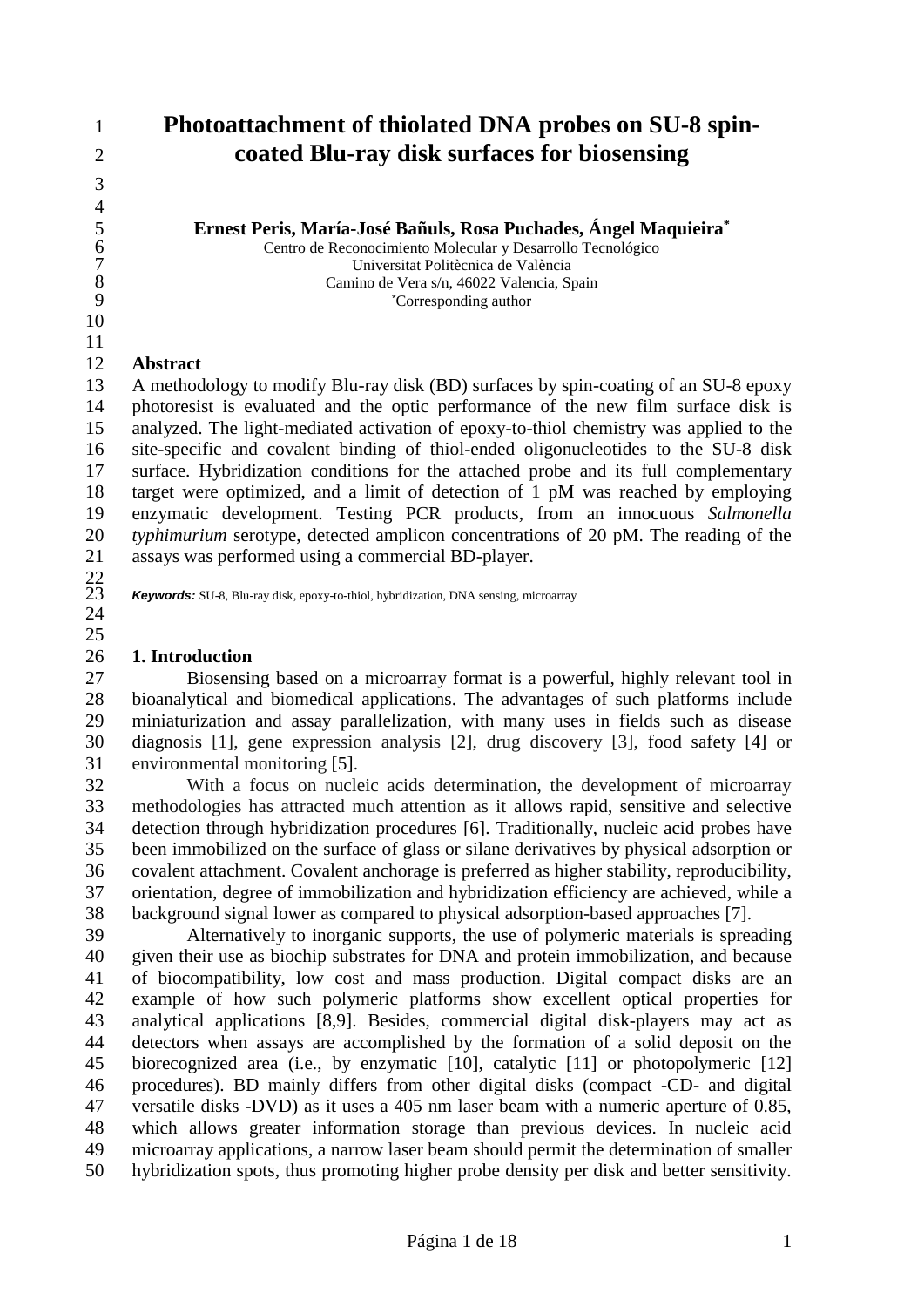When considering a DNA probe attachment on polymeric surfaces, one major strategy consists in the anchorage of biotinylated oligonucleotides through avidin affinity [13]. However, the protective layer (hardcoat layer), present on commercial BD surfaces to reduce foul and scratches [14] reduces the tendency of any biomolecule to be adsorbed on the surface. Thus, modification of the BD surface is necessary for effective and reproducible nucleic acids covalent immobilization. One interesting possibility is to spin coat the disk surface with a polymer to allow the further chemical modification to tailor the surface properties (hydrophobicity, linking groups, etc.). At the same time, the polymer must maintain the mechanical and optical properties of the disk in order to quantify the assay results using the disk reader. One potential candidate that fulfills all the aforementioned requirements is photoresist SU-8.

 SU-8 has been successfully investigated as an active immunoassay surface since it proved to unambiguously retain protein, either directly [15] or after appropriate SU-8 chemical derivatization (aminosililation [16], coupling with thiolated crosslinkers, such as glycine and 11-mercaptoundecanoic acid [17], treatment with sulphocromic solution [18] or capturing biotinylated biomolecules by avidin, previously anchored to the SU-8 surface [13]). Some publications have generated amine or acidic groups on SU-8 68 surfaces through the hot-wire vapor deposition of ammonia or under  $Ar/O<sub>2</sub>$  plasma, respectively, in order to covalently attach proteins and IgGs through glutaraldehyde- mediated reactions [19-20]. In a recent application, a biophotonic sensor cell for BSA detection has been developed, where the protein is immobilized by a mixture of covalent and physical adsorptions [21]. However, highly sophisticated equipments are required to produce the sensor cell and to obtain signals.

 Regarding the linkage of oligonucleotide probes on SU-8 surfaces, several approaches have been developed. Thus, the covalent attachment of oligonucleotides to the epoxy functions on SU-8 surfaces by incubation at 37ºC [22] or 45ºC when considering amine and phosphoryl oligonucleotides [23] is described in the literature. Furthermore, the non covalent attachment of the cholesteril oligonucleotide has been reported [24].

 In addition, SU-8-encoded microparticles are chemically modified to perform multiplexed assays [13,25] or to be used for solid-phase synthesis [21-22,26-27]. Recently, a swelling-deswelling method for the surface modification of the 2D and 3D patterns of SU-8 was described, and demonstrated oligonucleotide attachment [28]. However, this method involves the use of toluene, and is not applicable to protein attachment due to the risk of denaturation.

 Most of the procedures described to immobilize biomolecules on SU-8 surfaces involve incubation times of 1 h or 2 h [2,6,7,13], the use of harsh chemical treatments (NH3, plasma or sulphocromic, as mentioned above) and, sometimes, specific detection equipment. For instance, all the references reporting results are based on the fluorescence images obtained with CCD cameras, fluorescence scanners or fluorescence (confocal) microscopes.

 Recently, different methods to improve the attachment of thiolated probes onto silicon-based epoxy ended surfaces were reported. Mahajan *et al.* [29] described the use of a microwave to cut reaction times. In our group, a rapid, smart and selective strategy has been established based on light-mediated epoxy opening by thiolated DNA oligonucleotides [30]. Such a reaction meets most of the requirements stated by Sharpless *et al.* [31] for click chemistry reactions, including very mild reaction conditions, high reaction rates, insensitivity to water and oxygen, atom economy, and the absence of harmful catalysts or solvents.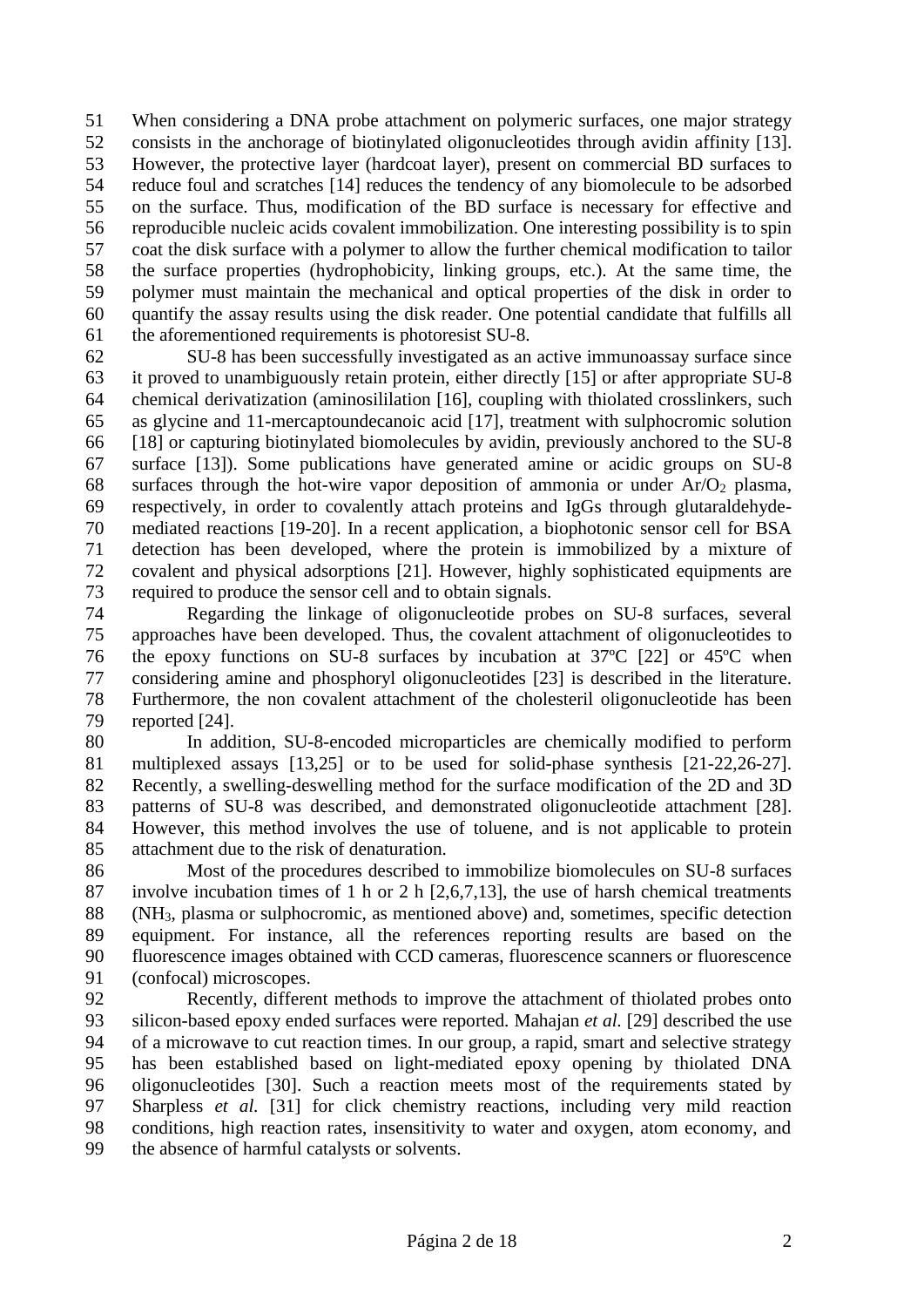Thus, the distribution of epoxy SU-8 resin on the surface of BDs may lead to the covalent linking of thiolated DNA oligonucleotides in a light-mediated rapid and clean way with good spatial resolution. A high signal-to-noise ratio (sensitivity) is also expected depending on the BD-player laser device optical properties.

 This article demonstrates, for the first time, the photoinduced covalent attachment of thiol-modified DNA probes to BD surfaces coated with SU-8. This strategy constitutes a novel, clean and fast methodology to develop microarraying platforms that are applicable to nucleic acid detection. Under the described conditions, oligonucleotides have been successfully immobilized in a spatially controlled manner through selective irradiation. Furthermore, the constructed microarrays efficiently allowed the determination of bacterial *Salmonella typhimurium* DNA.

 

## **2. Experimental procedures**

#### *2.1. Materials*

 Buffers (printing buffer PBS 1x, prepared from PBS 10x: 0.08 M sodium phosphate dibasic, 0.02 M sodium phosphate monobasic, 1.37 M sodium chloride, 27 M potassium chloride, pH 11; blocking and antibody tracer buffer PBS-T: 10mM sodium phosphate buffer, 150mM NaCl, 0.01% (v/v) Tween 20, 5% (v/v) glycerol, pH 7; hybridization buffer SSC 1-4x, prepared from SSC 10x: 0.9 M sodium chloride, 0.09 M 120 sodium citrate, pH 7) and washing solutions were filtered through  $0.22 \mu m$  pore size nitrocellulose Whatman GmbH membranes (Dassel, Germany) before use.

 The SU-8 2000.5 negative photoresist was purchased from MicroChem (Newton, MA, USA). Single-stranded oligonucleotides PAT2, PAT3, SYM5, SYM15, SYM43, SYM44, and SYM50 were obtained from Sigma-Genosys (Suffolk, UK), while oligonucleotides PAT16 and SYM25 were acquired from TIB Molbiol Syntheselabo GmbH (Berlin, Germany). Note (Table 1) that some oligonucleotides are terminal-linked to different labels (digoxigenin (DIG) and Cy5 fluorescent dye), while others are thiol end-modified. Acetone of a synthesis grade was purchased from Scharlau (Barcelona, Spain) and 3,3',5,5'-tetramethylbenzidine (TMB) was obtained from Sigma-Aldrich (St. Louis, MO, USA). The monoclonal anti-digoxigenin antiboby [HRP.21H8] (a-DIG/HRP) was purchased from Abcam (Cambridge, UK). Finally, 25 Gbyte BD were ordered from MediaRange GmbH (Bad Soden, Germany). The PCR products from *Salmonella typhimurium* were obtained in our laboratory.

 TABLE 1 

## *2.2. Characterization techniques and instrumentation*

 A centrifuge from P-Selecta (Barcelona, Spain) was used to spin-coat the SU-8 139 photoresist on BD surfaces.

 The coating conjugates, diluted in printing buffer, were dispensed in a 384-well 141 plate (40 *μL*/well) and spotted on the disk (20 nL/spot) with a noncontact printing robotic device AD 1500 BioDot Inc. (Irvine, CA, USA) in a microarray format (one to ten matrices of 4x1 spots). The reproducibility of the delivered volume was controlled by the steady-state pressure inside the dispensing channel. The working temperature and 145 relative humidity were also controlled  $(25^{\circ}C \text{ and } 90\%$ , respectively) because these parameters have dramatic effects on the printed microarray quality.

 Oligonucleotides-Cy5 images were obtained with the homemade surface fluorescence reader device (SFR), described elsewhere [32].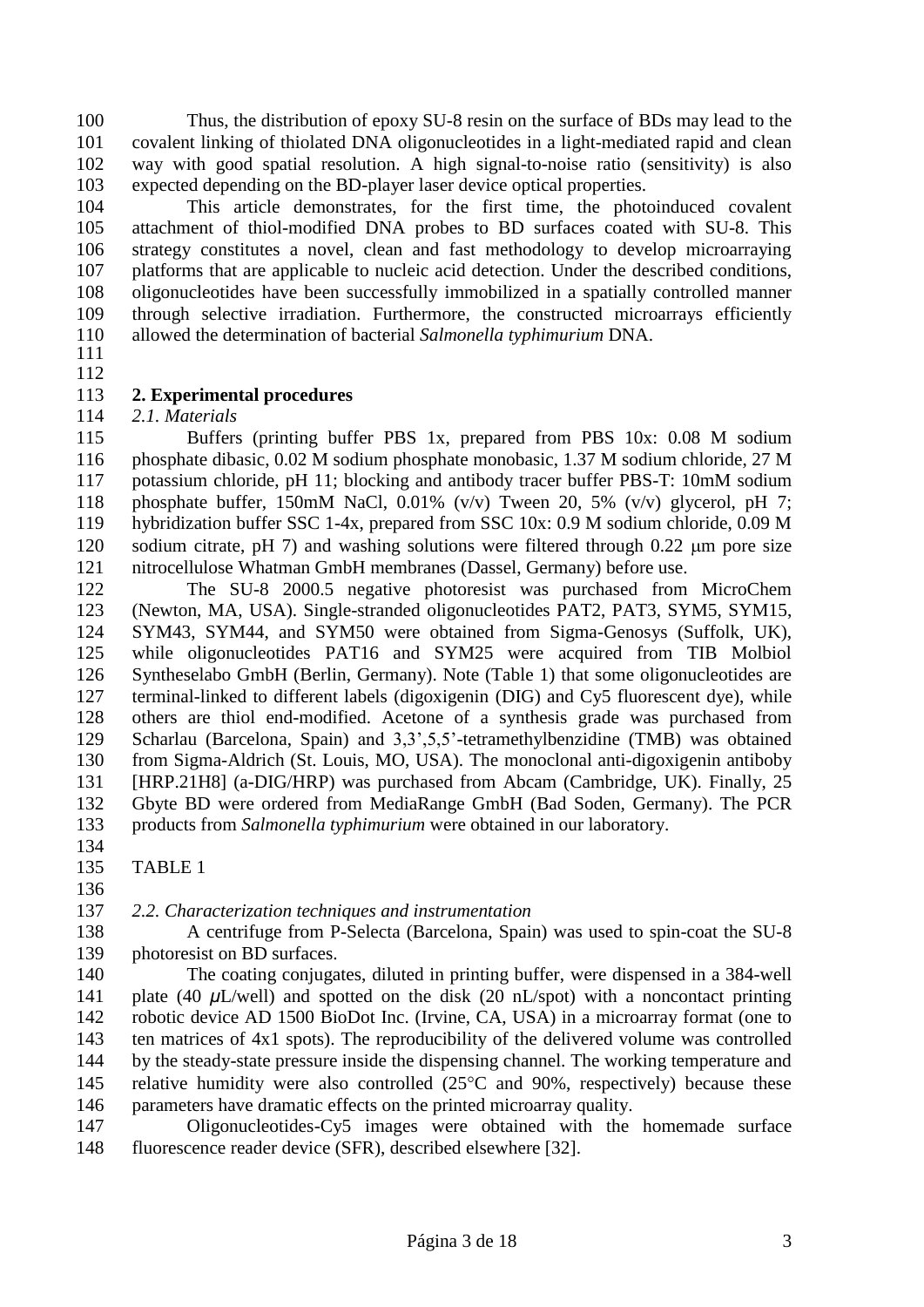On the one hand, a 365 nm UV-VIS Vilber Lourmat lamp (Marne la Vallée, France) was employed to irradiate the SU-8 spin-coated BD surfaces. On the other hand, a 371 nm UV-VIS Jelight Co. Inc. lamp (Irvine, CA, USA) was utilized to irradiate the printed SH-oligonucleotide to achieve covalent binding to the SU-8- modified BD surfaces. Both lamps showed an effective power value of 6 W.

 The characterization of the modified and unmodified BD surfaces was accomplished with an MZ APO optical microscope (Leica Microsystems GmbH, Wetzlar, Germany), a Veeco Multimode atomic force microscope in the tapping mode (Veeco Instruments Inc., Plainview, NY, USA), and a JSM 5410 scanning electron microscope (JEOL Ltd., Oxford, UK). X-ray photoelectron spectra were recorded with a Sage 150 spectrophotometer from SPECS Surface Nano Analysis GmbH (Berlin, 160 Germany). Non monochromatic Al K $\alpha$  radiation (1486.6 eV) was used as the X-ray source, and operated at a 30 eV constant pass energy for the elemental specific energy 162 binding analysis. The vacuum in the spectrometer chamber was  $9\times10^{-9}$  hPa and the 163 sample area analyzed was 1 mm<sup>2</sup>. Infrared spectra were obtained with a FT-IR Tensor 27 spectrophotometer from Brucker Optik GmbH (Barcelona, Spain), which incorporated a single reflection diamond ATR accessory.

 A Victor 1420 multilabel counter by Wallac Oy (Turku, Finland) was used to measure the fluorescence of the PCR products, and the concentration was determined from the corresponding calibration curve.

## *2.3. Spin-coating procedure*

 Prior to adding SU-8, the optical active surface of BD was alkali-treated. Briefly, one BD was immersed in a 300 mL 1 M NaOH solution at 60ºC for 5 min. Afterward, the disk was profusely rinsed with deionized water.

 After being dried, the alkali-treated disks were spun at 840 rpm for 1 min to reach a constant angular speed using a laboratory centrifuge (Section 2.2). While rotating at 840 rpm, 1 mL of the SU-8 solution was dispensed with a pipette near the inner radius of the BD surface and was spun for 1 min to ensure that the polymer solution was evenly distributed over the entire disk surface. The coated BD was then soft baked at 60ºC for 5 min to remove any remaining solvent contained in the SU-8 polymer. Afterward, the coated surface was irradiated at 365 nm for 1 h. Later, the coated disks underwent a 90ºC post-exposure bake for 10 min before developing the 182 surface with plenty of acetone.

*2.4. DNA assays*

## *2.4.1. Covalent binding of thiolated oligonucleotides to SU-8-coated BD surfaces*

 SH-oligonucleotide-Cy5 (SYM44) was arrayed on an SU-8-coated BD surface 187 ranging from 20 to 0.5  $\mu$ M. Oligonucleotide-Cy5 (SYM41) was printed at 5  $\mu$ M to control the non specific attachment. After printing, the array was irradiated at 371 nm for longer times (0-30 min) in a dark chamber and was rinsed with SSC 1x. Then, the fluorescence signal of the spots was quantified and the amount of immobilized DNA was calculated from the respective calibration curve (performed by spotting known concentrations of SYM44 on the surface and registering fluorescence immediately after). In order to discard the non specific attachment of the thiolated oligonucleotide to the polymeric surface, fluorescence from a non irradiated SYM44 array deposited on an SU-8-coated BD surface was also analyzed.

*2.4.2. Optimization of the DNA hybridization conditions*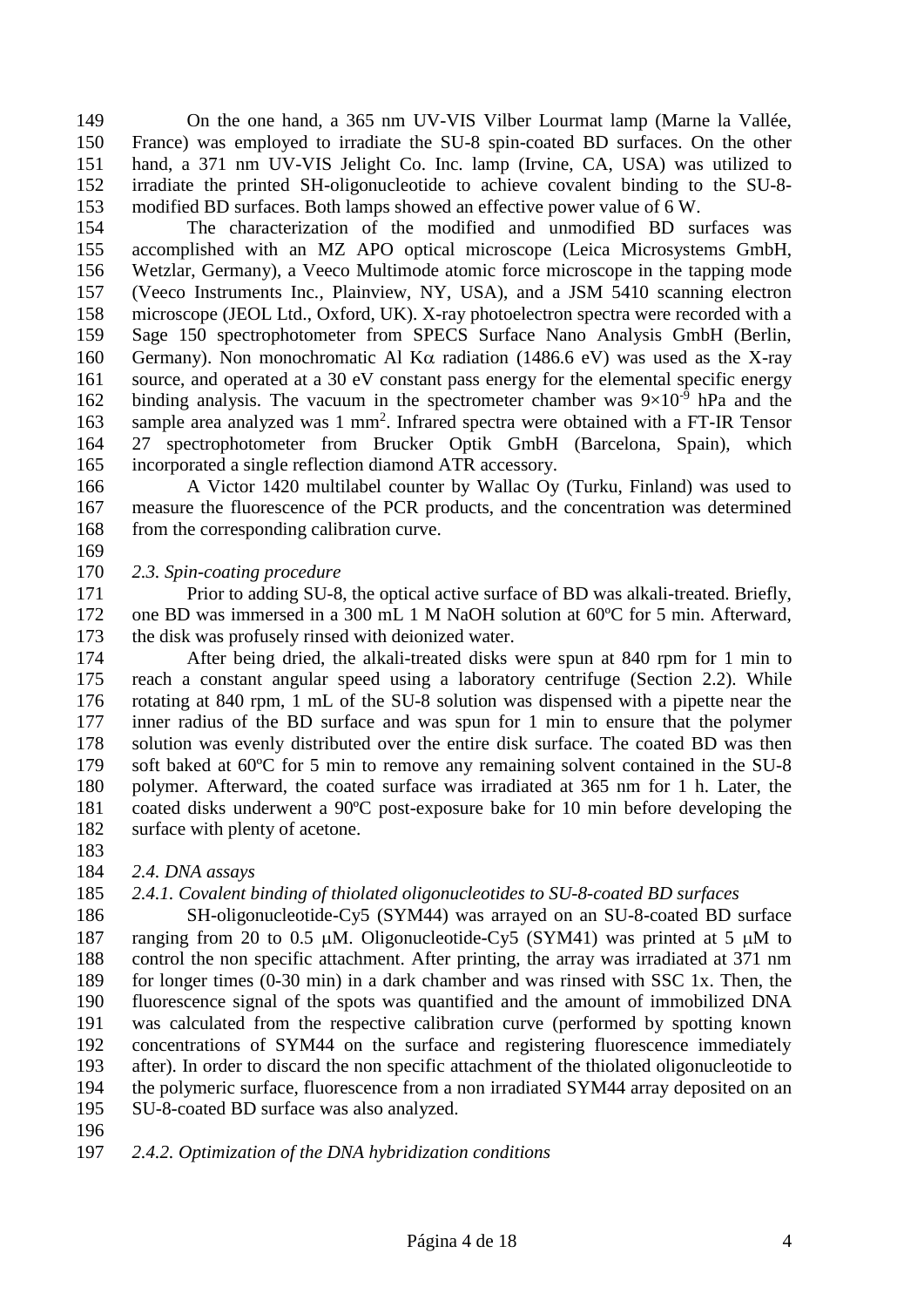SH-oligonucleotide (SYM43) was printed on an SU-8-coated BD surface at a 199 concentration of 20  $\mu$ M. The covalent attachment of the probes to the polymeric surface was accomplished as described in Section 2.4.1. In order to optimize the hybridization 201 step, the arrayed probes were contacted with  $0.5-0.1$   $\mu$ M of complementary oligonucleotide-Cy5 (SYM5) at different times (15-90 min), temperature (15-65ºC) and ionic strength (0.117-0.468 M).

- 
- 

## *2.4.3. Enzymatic development of covalently bonded probes*

 SH-oligonucleotide (PAT16) was printed on an SU-8-coated BD surface within 207 the 200 to 10 nM range. The covalent attachment of the probes to the polymeric surface was accomplished by irradiation for 5 min, as described in Section 2.4.1. The array area was blocked with a 1% (wt/vol) casein solution for 1 hour and was rinsed with PBS-T and deionized water. Bound probes were hybridized with 1-100 nM oligonucleotide- DIG (SYM5) solutions under optimal conditions (as described in Section 3.4) and were rinsed with SSC 1x. A 1/1000 solution of a-DIG/HRP was used as a tracer to anchor the hybridized complex. Incubation took place at room temperature for 30 min. Afterward, the surface was rinsed with PBS-T and deionized water. Then TMB was added on the arrays which were allowed to react for 8 min at room temperature until a blue precipitate formed on the spots. After rinsing with deionized water, disks were scanned with the BD-player.

## *2.5. Disk detection and image analysis systems*

 A standard BD-player from LG Electronics (Englewoods, NJ, USA) was used as 221 a detector (laser beam  $\lambda$ =405 nm). A photosensor (EE-SY125), including a  $\lambda$ =950 nm infrared LED (Omron, Scahumburg, IL, USA), was added to trigger data acquisition.

 Briefly, the operational principle is based on the detection of the different reflectivity shown by the sensing object and the disk [8,9]. The TMB solid product, generated on appropriately hybridized DNA spots, modified the reflection pattern of the BD surface and attenuated the back-reflected beam intensity that reached the photodiode transducer. It converted reflected light into an analog electrical signal, which was collected and amplified by a custom-built electronic board (DAB). The analog signals directly acquired from the photodiode transducer correlated well with the optical density of the reaction product; i.e., at the analyte concentration.

 The spatial resolution and scanning speed of the BD drive were controlled by the commercial software Nero Disk Speed V4 from Nero Inc. (Glendale, CA, USA), which ran on a Windows-based computer and was connected to the PC by a USB 2.0 universal serial bus interface. The BioDisk custom software was used to control data acquisition (sampling rate and detector gain). The scan began from the inner disk tracks, following the continuous spiral toward outer tracks. The collected data of each detection zone were represented in an ordered, rectangular-shape array, and were stored in independent, uncompressed, binary-format files. This software allows the export of the image in a gray-scale code to a compressed *tiff* or *bitmap* format. Then images were processed with the *GenePix* software (Axon Inst., Union City, CA). Neat signal intensities of each spot were calculated by background subtraction. Note that the background signal was obtained from areas of the analyzed array with no TMB solid product.

## **3. Results and discussion**

*3.1. BD surface modification by SU-8 spin-coating*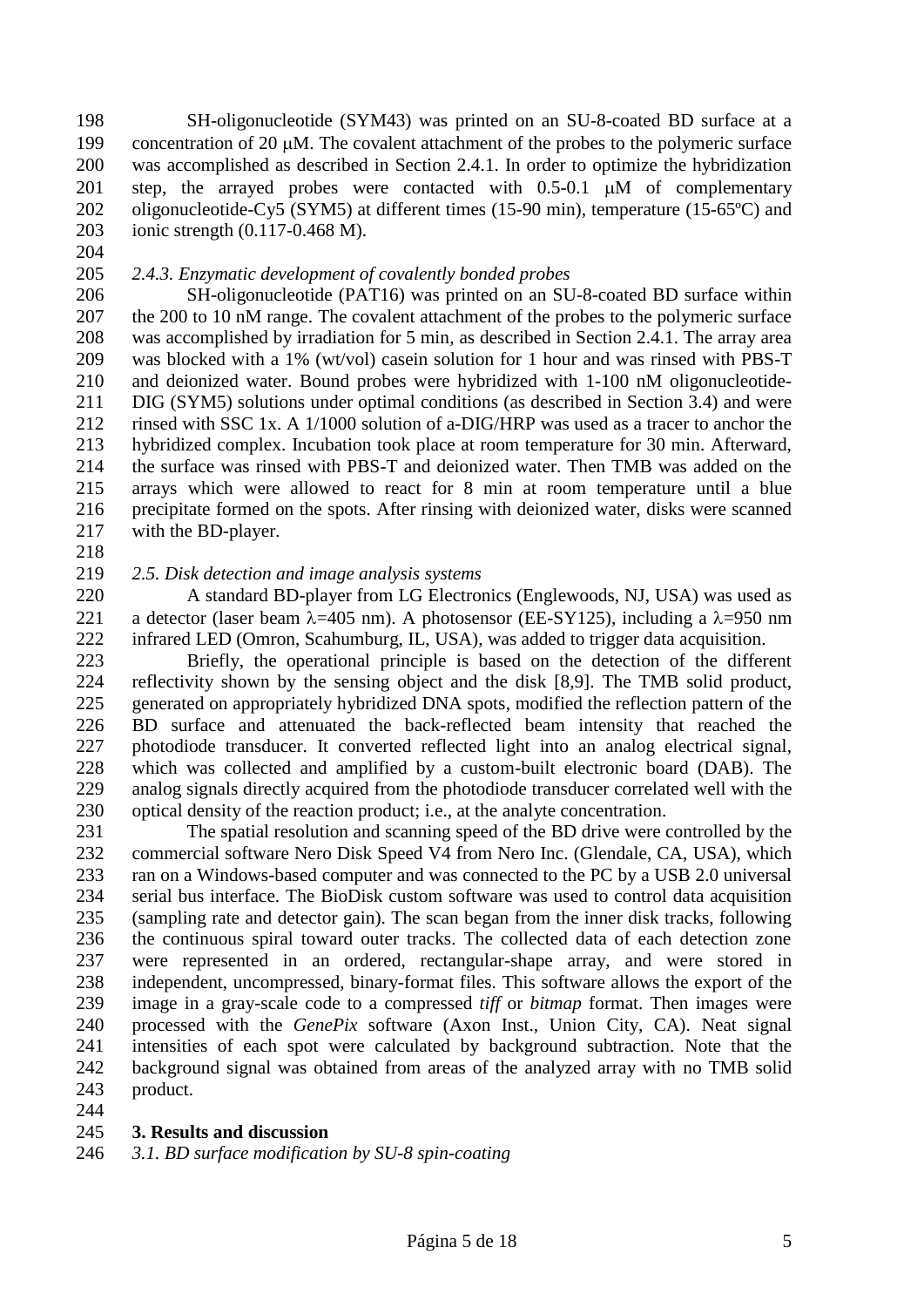One major drawback when attempting to modify BD surfaces lies in their anti- staining, lubricity, scratch resistance and their inertness to any kind of solution, irrespectively of the solvent [14]. In fact, from our experience, the chemical composition of the BD optical active surface confers high hydrophobicity, which makes it impossible to obtain a uniform SU-8 film by spin-coating procedures. To allow the photoresist regular distribution on the disk surface, a treatment used to increase the 253 critical tension  $(y_c)$  of the disk surface was developed. The BD bare surface was highly 254 hydrophobic and presented a contact angle for distilled water of  $> 90^\circ$ . However, after the alkali treatment (Section 2.3), the hydrophylicity of the surface was enhanced, with contact angle values of around 50º. This modification allows the SU-8 solution to spread uniformly over the entire disk surface. The new surface displayed contact angle values of around 75-80º, which evidences that the original BD surface was properly modified. Furthermore, the SU-8 spin-coated BD surfaces were assumed stable as the contact angle did not vary over 15 days.

## *3.2. Characterization of SU-8 films*

 Figure 1 shows the AFM images corresponding to common bare BD surface (Fig. 1A), the SU-8 spin-coated BD surface (Fig. 1B) and DNA hybridization accomplished on SU-8 spin-coated BD surfaces (Fig. 1C). The image treatment offered the following roughness values: 1.72, 0.391 and 0.394 nm for the bare BD surface and the SU-8 spin-coated BD surface before and after DNA hybridization, respectively. So far, bare BD surfaces show more marked roughness and larger defects than SU-8- modified surfaces, which is in agreement with the planarization process described in the literature [33]. However, small defects can be seen on the spin-coated surface (Figure 1B, white arrow marks). After DNA hybridization on the SU-8 surface, roughness did not increase, although some buffer salts remaining on the surface can be encountered during the analysis (Fig. 1C, white arrow marks). Thus, more intensive washing is recommended.

FIGURE 1

 Figure 1D shows a SEM image corresponding to an SU-8 spin-coated BD surface. This image was obtained after the exfoliation of the BD upper layer film. The 280 SU-8 layer (labeled as 1) is seen with an average thickness of around 8 µm. Beneath the photoresist film, it is also possible to observe a bright, wavy thin film associated with the protective polymeric layer present in such disks (Section 3.1). In fact, this thin layer 283 shows an average thickness of about 1 um, which is consistent with reported values [14]. Furthermore, a thicker layer corresponding to polycarbonate (labeled as 2) is also 285 observed, with an average 86 µm thickness. As before, this value falls within the range 286 of the technical value offered by most BD manufacturers (a maximum of 100  $\mu$ m). Moreover, the SU-8 inner side seems to rest on a fluctuant surface as deeper and irregular SU-8 deposit areas are visualized. Conversely, the SU-8 external surface appears flatter and smoother. This behavior is in accordance with previous AFM results, where the bare BD showed more marked roughness than the SU-8 cured one.

 An XPS analysis of bare BD and cured SU-8 spin-coated surfaces was also performed (Figure S1, ESI). It is possible to observe how the deposition of the SU-8 thin layer on top of the BD platform reduces the signal associated with peaks Si 2s and Si 2p, and completely erases the signal attributed to the N 1s peak. Silicon was incorporated into the hardcoat BD upper layer formulation (probably as inorganic microparticles) in order to increase wear resistance, while nitrogen formed part of the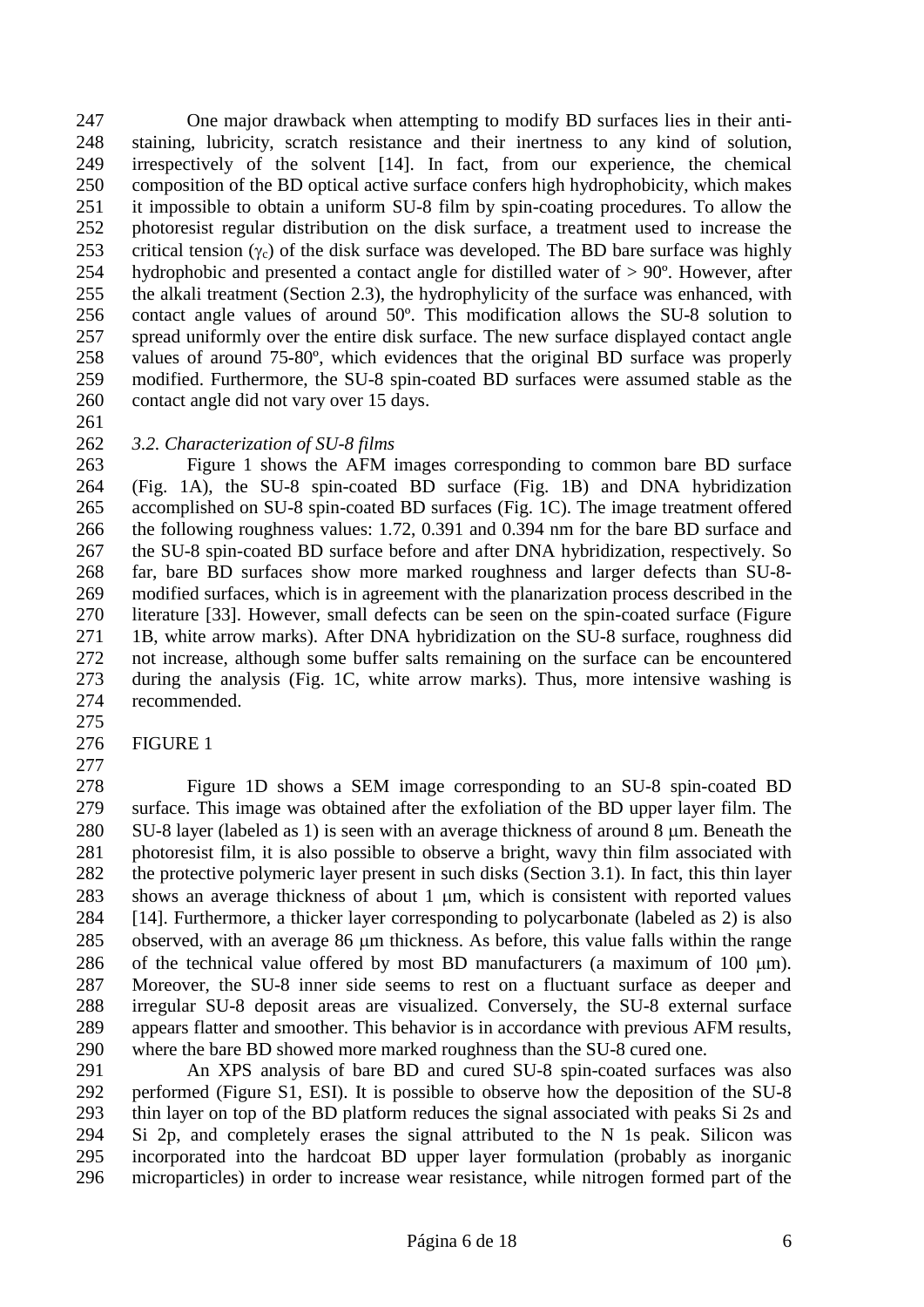polymeric hardcoat matrix (e.g., amide bonds). Neither silicon nor nitrogen was present in the SU-8 mixture. For this reason, the aforementioned reductions in signal intensity were attributed to the described surface modification.

 As with the oxygen chemical surface composition, when the O 1s peak was deconvoluted (Figure S1 B and C, ESI), no ester contribution (O-C=O, 533.7 eV) is observed after SU-8 deposition as compared to the bare BD surface. Ester is a common functional group present in hardcoat formulations [14].

 Regarding the deconvolution of the C 1s peak (Figure S1 D and E, ESI), the SU- 8-coated surface shows the contribution assigned to aromatic carbon (C-C, 284.7 eV), which is absent in the bare BD. This observation is consistent with the presence of an SU-8 film on top of the BD surface, as would emerge from the benzyl rings located in the SU-8 structure. Furthermore, the carbon percentage calculated on the bare BD surface was 68.6%, while a value of 82.6% was obtained after SU-8 deposition. The surface enrichment on this element is assumed given the carbon content in the SU-8 matrix.

 From the XPS data reported herein, it is possible to unambiguously confirm the existence of an SU-8 layer on top of the BD platform.

 The ATR FT-IR spectra, corresponding to a commercial BD surface before and after SU-8 photoresist spin-coating, were recorded (Figure S2 A, ESI). Upon first glance, both spectra are similar. This is due to the deep penetration of the infrared beam going through the SU-8 thin film and reaching the polymeric layers located underneath, which constitute the BD platform. So, the as-labeled BD/SU-8 spectrum would be the result of the combined contributions related to the absorptions taking place in both the upper BD layers and the SU-8 thin film. By subtracting the spectra (BD/SU-8 from the bare BD), it was possible to obtain the absorbance contributions ascribed to the SU-8 thin film (Figure S2 B, ESI). Some characteristic SU-8 peaks were identified at 3050, ,  $2830$ ,  $1600-1500$  and  $850-600$  cm<sup>-1</sup>, and were associated with C-H stretching (contribution of cyclic ether and tensions in the aromatic ring),  $-CH_3$ ,  $-CH_2$ -, phenyl nucleus and aromatic C-H bending, respectively. These results confirm, together with the XPS data shown, that the chemical composition of the upper layer observed by SEM is due to the SU-8 coating.

## *3.3. Covalent DNA probe attachment on SU-8 spin-coated BD surfaces*

 The potential application of the light-induced thiol-epoxy coupling chemistry for creating microarrays onto the SU-8 modified BD was then considered.

 It was crucial to determine if the reaction would be exclusively activated by light or if non specific interactions should be considered. SH-oligonucleotide-Cy5 (SYM44) 334 was printed at the 10 uM concentration and was irradiated as previously described (Section 2.4.1). In a parallel assay, the same oligonucleotide solution was printed in the nearby region onto the SU-8 surface and was kept in the darkness for an equivalent period of time. Both arrays were rinsed with SSC 0.1х and distilled water before measuring their fluorescence signals (Figure S3, ESI). Processed data offered the following values for fluorescence intensities: 1189±208 a.u. and 12832±1822 a.u. for the non irradiated (Fig. 4A) and irradiated (Fig. 4B) arrays, respectively. Thus, when the thiolated oligonucleotides arrays, within the studied range of concentrations, were irradiated on an SU-8 surface, a neat 11-fold greater signal was obtained if compared with the non irradiated arrays. When considering SNR values, the non irradiated arrays displayed a ratio of 12, while the irradiated ones gave a value of 100. Based on this evidence, it was unambiguously concluded that the non specific signal arising from thiolated oligonucleotide bound to the surface is negligible. Furthermore, it is possible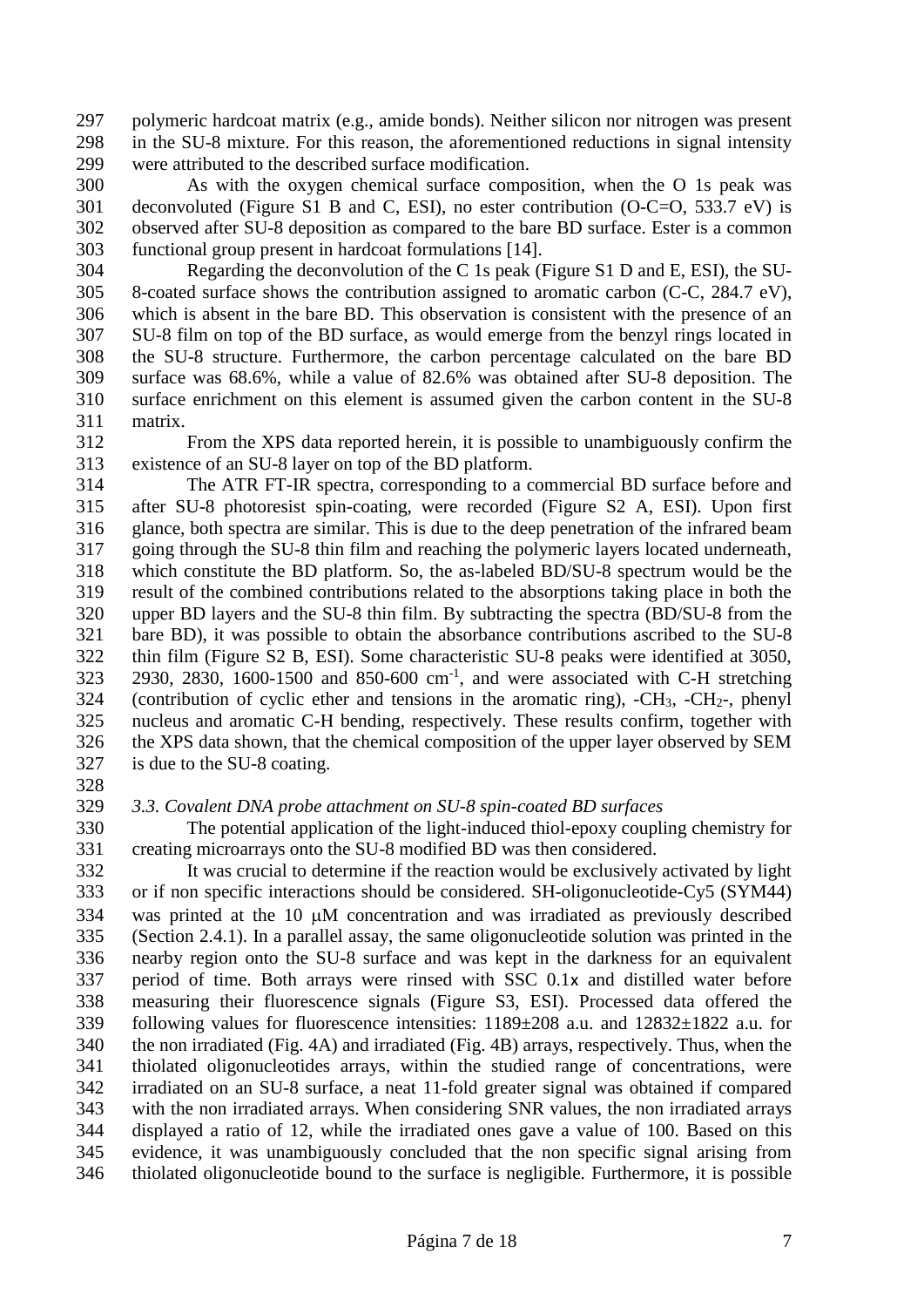to assume that the described procedure (Section 2.4.1) allows the selective bonding of thiolated oligonucleotides on SU-8 BD surfaces, which implies potential utilities when spatial resolution is required.

 Figure 2 confirms the effective light-mediated anchorage of thiolated probes to epoxy-coatings by the formation of a covalent bond and its quantification by fluorescence measurements. The irradiation time employed (10 min) sufficed to bind the thiolated oligonucleotides to the surface. A low non specific signal was observed from the immobilization negative control line (SYM41). In fact, when relating the 355 oligonucleotide signal to the negative control (both printed at  $5 \mu M$ ), a ratio of 10 was obtained. Regular round-shaped spots were observed on every line.

- 
- FIGURE 2

 As previously mentioned, the covalent bond formation between the SH- oligonucleotides and the epoxy groups located on the surface of the SU-8 coating was light-mediated by a thiol-epoxy chemistry process. Hence the influence of irradiation time was studied on the SH-oligonucleotide-Cy5 (SYM44) attachment to the modified BD surface. The results reveal that the non specific signal drastically increased with 365 irradiation time; with SYM44/SYM41 (both printed at  $5 \mu$ M), neat signal values of 10, 6 and 2 (for 5, 10 and 15 min, respectively) were achieved. Thus an irradiation time of 5 min was assumed convenient and was used from that time onward.

#### *3.4. Optimal hybridization conditions for the DNA probes chemically bound to SU-8*

 Time, temperature and ionic strength were studied to optimize the hybridization conditions for a thiolated DNA probe and its complementary Cy5-tagged strand (SYM43/SYM5 system). Figure 3 depicts the fluorescence from a hybridization of 20  $\mu$ M of probe SYM43 and 0.5 (or 0.1  $\mu$ M) of tracer SYM5. Both concentrations were previously adjusted to obtain the strongest non saturated signal on the BD-player. The optimal system conditions were obtained at 30 min., 37ºC and 0.234 M ionic strength.

 Figure 3A shows the fluorescence signal measured on hybridized arrays after different incubation times ranging from 15 to 90 min. In this study, temperature and ionic strength were kept constant at 37ºC and 0.234 M, respectively. When hybridization was assayed for 15 min, the resultant fluorescent curve displayed the lowest value in the series. For a hybridization time of 30 min, a signal increase of over 200% as compared with the 15 min assay took place. However, longer hybridization times did not significantly increase the fluorescence signal, with values of 9% after 60 min and 7% after 90 min as compared to the 30-minute assay. Thus, beyond 30 min, hybridization saturation was achieved irrespectively of incubation time, indicating that every accessible probe coated on the surface is already bound to a DNA target. So carrying out the hybridization step for 30 min was established.

- FIGURE 3
- 

 Figure 3B retrieves the fluorescence hybridization curves for different temperatures ranging from 15 to 65ºC. The data shown correspond to a hybridization 392 achieved with probe and target concentrations of 20 and 0.1  $\mu$ M, respectively, and an incubation period lasting 30 min, and an optimum hybridization value was achieved at 37ºC. This value is coherent with the hybridization tendencies described in the literature, which depends on the bases nature of the implicated oligonucleotides and, therefore, on their melting temperature: a low temperature value may not suffice to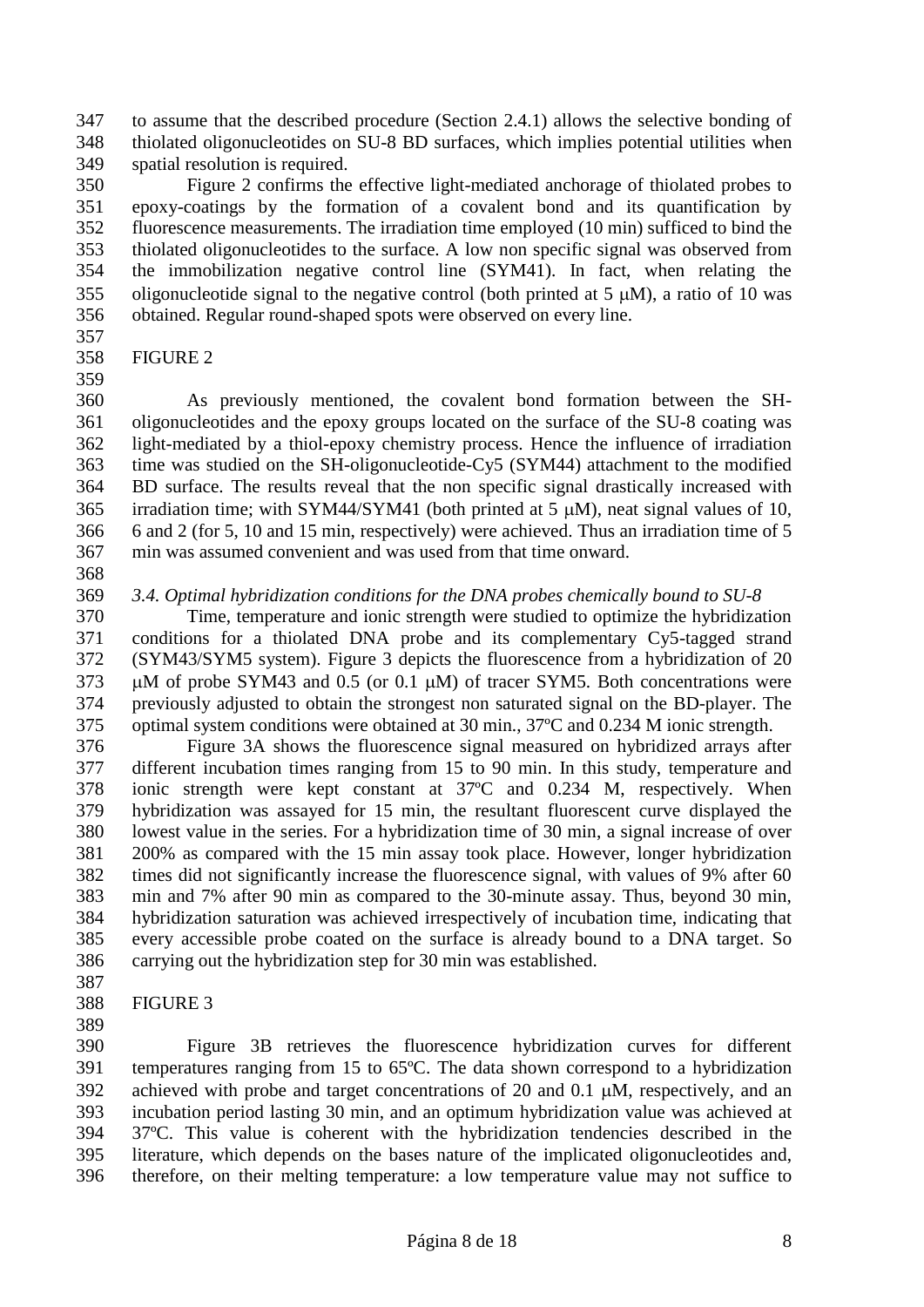promote oligonucleotides hybridization, while a high value may force complementary strands to remain apart due to excess kinetic energy.

 The influence of ionic strength on the hybridization step is shown in Figure 3C. The displayed data correspond to an ionic strength range of 0.117-0.468 M, a probe 401 concentration of 20  $\mu$ M, a target concentration of 0.1  $\mu$ M, a time of 30 min and a temperature of 37ºC. As previously described for the hybridization temperature, a curve with a maximum fluorescence value was obtained. Here, ionic strength of around 0.234 M was considered the optimum value for the hybridization of the proposed probe/target oligonucleotide system. For the current probe/target DNA system, the aforementioned ionic strength value contained a concentration of cationic species that balanced between DNA strands repulsion and hybridization events.

#### *3.5. DNA hybridization determined by enzymatic development*

 Having optimized the hybridization process, a step forward was challenged in order to employ the BD-player for the assay read-out and to work out the achievable limit of detection when DNA hybridization was enzymatically developed on SU-8 spin- coated BD surfaces. For this purpose, the interaction of a thiolated DNA probe to its complementary DIG-tagged strand (PAT16/PAT3) was studied using a-DIG/HRP as a tracer and TMB as the developing solution [8]. Note that both PAT16 and SYM43 have a 36 similar sequence of bases (18T, 6G, 5A and 7C for PAT6 and 20T, 4G, 5A and 7C for SYM43) and a molecular weight close to 11.5 kDa. By assuming that both oligonucleotides would behave the same way, SYM43 hybridizing optimal conditions were applied to the PAT16 assays (Section 3.4). The signal generated by the enzymatic reaction on the BD/SU-8 surfaces was recorded with the BD-player device prototype (Section 2.5).

 The images corresponding to the assayed arrays (Figure S4, ESI) allow us to observe how the hybridization signal intensity increases with the thiolated probe concentration. Bound probes frequently reach an optimal surface density, beyond which the developed signal remains stable (*plateau,* due to saturation) or diminishes (due to steric crowding). In our case, the highest probe concentration assayed (200 nM) did not suffice to reach the *plateau* in the current sensing platform. However, it is of no interest to print higher probe concentrations as the HRP-mediated solid product might over-saturate the BD-player signal, which would hinder adequate surface analyses.

 The reason for this high probe concentration "tolerance" is related to the density of the epoxy groups located on the SU-8 film surface. A qualitative comparison was made between physically streptavidin-mediated oligonucleotide adsorption and SH- oligonucleotide covalently bound to SU-8 systems. Accordingly, when assuming a packed square adsorption format for streptavidin (SA), the surface occupancy for this 435 protein has been referred to as  $25 \text{ nm}^2$  in the literature [34]. For the SU-8 substance, a 436 ratio of 3 epoxy units/1.1 nm<sup>2</sup> surface was calculated after the modelization, using licensed Chem3D ultra software, of an oligomer constituted by three repeated units. The relationship between both surface occupancies resulted in 68 epoxy groups covering the same surface as one SA molecule. Thus, SU-8-modified surfaces would promote higher hybridization yields when comparing covalently bound SH-oligonucleotides to physically adsorbed biotinylated oligonucleotide/SA systems.

 With the same probe concentration printed in different arrays, the signals generated by the BD-player remained more or less constant when lowering the target concentration from 100 to 1 nM (signal 10000 a.u.). Then a rapid decrease, i.e., a steep slope, was observed when lower target concentrations were used to hybridize with the probe. For these conditions, a target concentration of at least 1 pM was certainly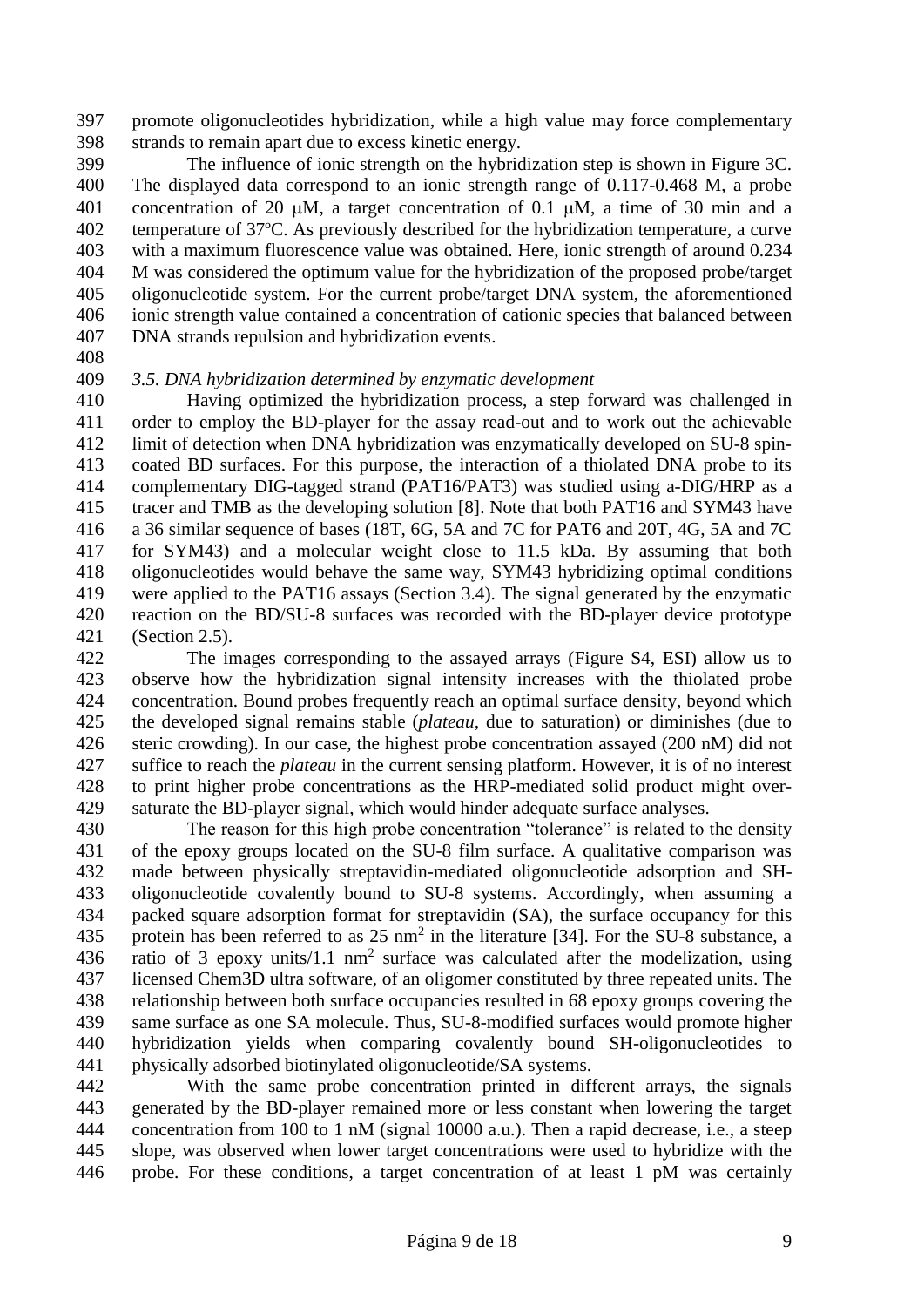distinguishable from the background signal and from the negative hybridization control (the SYM50 mean value plus 3 times its standard deviation). These results confirm that hybridization can be successfully accomplished by following the proposed approach with sensitivity in the picomolar order, which highlights this platform as an interesting candidate for DNA determination applications.

 Inter- and intradisk reproducibility experiments (three replicates each) were accomplished by allowing the hybridization between 50 nM of the printed PAT16 probe with 0.1 nM of the PAT3 target under the previously optimized conditions. Intradisk and interdisk reproducibility of 6% and 14% was achieved, respectively.

## *3.6. Application to the detection of Salmonella typhimurium DNA*

 Finally, the utility of the developed surfaces as microarray platforms for real applications was studied. For this purpose, the PCR-amplified DNA products form pathogen *Salmonella typhimurium* were sensitively and selectively detected. Although most *S. typhimurium* strains are harmless, some serotypes are pathogenic and can cause serious food poisoning in humans. So point-of-care methodologies to allow the rapid, selective and sensitive detection of such pathogens are of much interest. The nucleotide sequence of immobilized PAT16 probes on the SU-8 film deposited on a BD surface was complementary to the central region of a 152-bases amplicon specific to detect an innocuous serotype of *S. typhimorium*. Next 200 nM PAT16, as a probe, and SYM41 and SYM50, as controls, were immobilized on the SU-8-modified BD surface following the aforementioned light-mediated procedure. The PCR product concentration was determined by a fluorescence measurement and was 1.51 nM. In order to apply the enzymatic development methodology proposed above (Section 2.4.3), deoxiribonucleotides tagged with digoxigenin were added to the PCR mixture. So, the amplified DNA strands incorporated digoxigenin molecules into their structure. The main results are shown in Figure 4.

FIGURE 4

 A range from 1/20 to 1/200 of amplicon dilution factors was studied for the hybridization assays. The arrayed spots containing a dilution as low as 1/80, i.e., 20 pM of the PAT16 complementary probes to the amplicon, showed a BD-player signal after a-DIG/HRP tracer development with TMB. Other diluted samples displayed no confident values. Note that a sensitivity of 1 pM was achieved after the hybridization between PAT16 and its full complementary target PAT3. However, the use of amplicon as a target lowered sensitivity to 20 pM. Such behavior is consistent with a more marked hindrance and disturbances occurring when longer DNA strands are implicated (152 bases in the amplicon *versus* 26 bases in the PAT3 oligonucleotide). Non complementary hybridization control spots generated no quantifiable signal. Recently, similar systems based on hybridization events developed by an enzymatic reaction were reported. Although comparable in order, our results reveal an improvement in the limit of detection to any of the referred examples; i.e., the hybridization carried out on SU-8 coated-glass surfaces [35] and on DVDs [8], where the lowest concentrations of target detected were 250 and 350 pM, respectively. In the latter case, improvement in sensitivity was attributed to the combination of the high performance of the SU-8 surface and the use of Blu-Ray reading technology, which achieved a better resolution than the DVD. Furthermore, the strategy described in the current paper has the added value of presenting a very fast, clean immobilization approach for DNA probe attachment.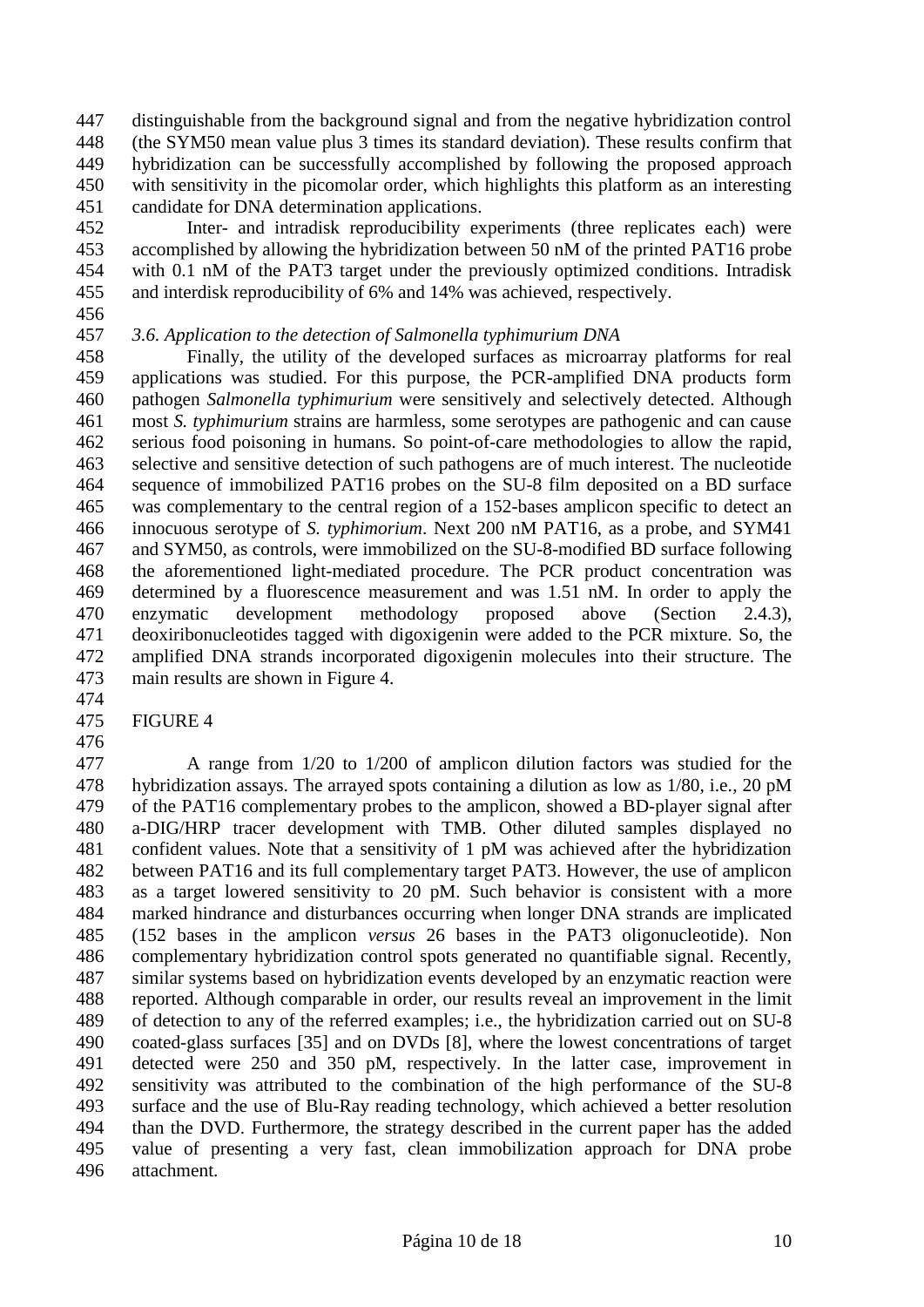#### 

## **4. Conclusions**

 A protocol to transform the inert surface of a commercial BD into a chemically active platform for microarray probe immobilization has been developed. This approach does not influence optical BD-player device performance, and the complete scan of modified disk surfaces is successfully achieved.

 The proposed epoxy surfaces have been demonstrated to selectively and covalently bind thiolated DNA probes and to recognize their complementary strand with specificity. The combination of BD technology and light-induced probe immobilization help accomplish high sensitivity that is comparable to the results reported for previous systems based on enzymatic development.

 The use of SU-8 on BD opens a way to construct low-cost high-density microarrays [36] on the disk surface by selective irradiation.

 Finally, the described methodology appears to be a tool to generate competitive microarray platforms onto BD surfaces. Furthermore, the use of the BD-player device as a detector of the assayed arrays settles the potential implementation of the developed procedure in point-of-need DNA analyses of real samples, as demonstrated herein for the sensitive detection of *Salmonella typhimurium* PCR products.

 

## **Acknowledgements**

 This work has been funded by the projects FEDER CTQ2010-15943 (CICYT, Spain), PROMETEO 2010/ 008 (Generalitat Valenciana) and interdisciplinary UPV PAID 05 – 10 grant.

- **References**
- [1] Wallace R. W. (1997) DNA on a chip: serving up the genome for diagnostics and research. *Mol. Med. Today 3*, 384-389.
- [2] Lockhart D. J., Winzeler E. A. (2000) Genomics, gene expression and DNA arrays. *Nature 405*, 827-836.
- [3] Debouck C., Goodfellow P. N. (1999) [DNA microarrays in drug discovery and](http://www.cmbi.ru.nl/edu/bioinf4/articles/Goodfellow.pdf)  [development.](http://www.cmbi.ru.nl/edu/bioinf4/articles/Goodfellow.pdf) *Nat. Genet Suppl. 21*, 48-50.
- [4] Hengel A. J. (2007) Food allergen detection methods and the challenge to protect food-allergic consumers. *Anal. Bioanal. Chem. 389*, 111−118.
- [5] Palchetti I., Mascini M. (2008) [Nucleic acid biosensors for environmental pollution](http://www.ncbi.nlm.nih.gov/pubmed/18575633)  [monitoring.](http://www.ncbi.nlm.nih.gov/pubmed/18575633) *Analyst 133*, 846-854.
- [6] Sassolas A., Leca-Bouvier B. D., Blum L. J. (2008) DNA biosensors and microarrays. *Chem. Rev. 108*, 109-139.
- [7] Du Q., Larsson O., Swerdlow H., Liang Z. (2005) DNA immobilization: silanized nucleic acids and nanoprinting. *Top. Curr. Chem. 261*, 45-61.
- [8] a) Morais S., Carrascosa J., Mira D., Puchades R., Maquieira A. (2007) Microimmunoanalysis on standard compact discs to determine low abundant
- compounds. *Anal. Chem. 79*, 7628-7653. b) Tortajada-Genaro L. A., Santiago-Felipe S.,
- 541 Morais S., Gabaldón J. A., Puchades R., Maquieira A. (2012) Multiplex DNA Detection<br>542 of Food Allergens on a Digital Versatile Disk. *J. Agricult. Food Chem.* 60, 36-43, c)
- of Food Allergens on a Digital Versatile Disk. *J. Agricult. Food Chem. 60*, 36-43. c)
- Arnandís-Chover T., Morais S., Tortajada-Genaro L. A., Puchades R., Maquieira A.,
- Berganza J., Olabarria G. (2012) Detection of food-borne pathogens with DNA arrays on disk. *Talanta 101*, 405-412.
	- Página 11 de 18 11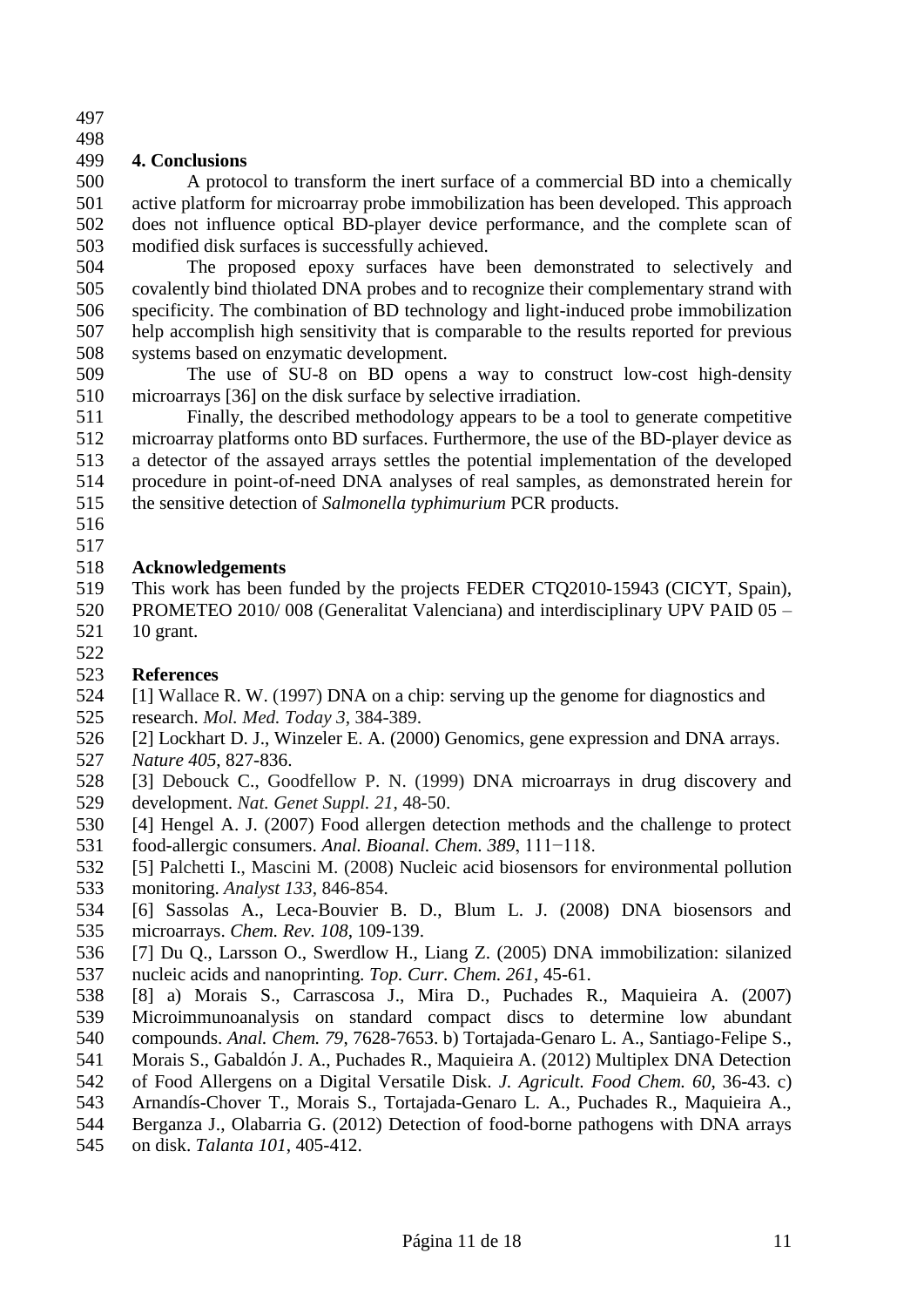- [9] Morais S., Tamarit-López J., Carrascosa J., Puchades R., Maquieira A. (2008) Analytical prospect of compact disk technology in immunosensing. *Anal. Bioanal. Chem. 391*, 2837-2844.
- [10] Chen J. J., Wu R., Yang P. C., Huang J. Y., Sher Y. P., Han M. H., Kao W. C., Lee
- P. J. (1998) Profiling expression patterns and isolating differentially expressed genes by
- cDNA microarray system with colorimetry detection. *Genomics 51*, 313-324.
- [11] Alexandre I., Hamels S., Dufour S., Collet J., Zammatteo N., De Longueville F.,
- Gala J. L., Remacle J. (2001) Colorimetric silver detection of DNA microarrays. *Anal.*
- *Biochem. 295,* 1-8.
- [12] Peris E., Bañuls M. J., Maquieira A., Puchades R. (2012) [Photopolymerization as a](http://www.citeulike.org/article/11464663)  [promising method to sense biorecognition events.](http://www.citeulike.org/article/11464663) *Trends Anal. Chem. 41*, 86-104.
- [13] Broder G. R., Ranasinghe R. T., She J. K., Banu S., Birtwell S. W., Cavalli G.,
- Galitonov G. S., Holmes D., Martins H. F. P., MacDonald K. F., Neylon C., Zheludev
- N., Roach P. L., Morgan H. (2008) Diffractive micro bar codes for encoding of biomolecules in multiplexed assays. *Anal. Chem. 80*, 1902-1909.
- [14] Itoh H., Tanaka K., Hayashida N., Ihara R. (2010) Hardcoat agent composition and optical information medium thereof. *US Pat. 7838097B2*.
- [15] Jiang L., Gerhardt K. P., Myer B., Zohar Y., Pau S. (2008) Evanescent-wave
- spectroscopy using an SU-8 waveguide for rapid quantitative detection of biomolecules. *J. Microelectromech. S. 17*, 1495-1500.
- [16] Blagoi G., Keller S., Johansson A., Boisen A., Dufva M. (2008) Functionalization of SU-8 photoresist surfaces with IgG proteins. *Appl. Surf. Sci. 255,* 2896-2902.
- [17] Deepu A., Sai V. V. R., Mukherji S. (2009) Simple surface modification techniques for immobilization of biomolecules on SU-8. *J. Mater. Sci. Mater. Med. 20,* S25-S28.
- [18] Joshi M., Pinto R., Rao V. R., Mukherji S. (2007) Silanization and antibody immobilization on SU-8. *Appl. Surf. Sci. 253*, 3127-3132.
- [19] Joshi M., Kale N., Lal R., Rao V. R., Mukherji S. (2007) A novel dry method for
- surface modification of SU-8 for immobilization of biomolecules on Bio-MEMS. *Biosens. Bioelectron. 22*, 2429-2435.
- [20] Shew B.Y., Cheng Y. C., Tsai Y. H. (2008) Monolithic SU-8 micro-interferometer for biochemical detections. *Sens. Actuators. A 141*, 299-306.
- [21] Holgado M., Barrios C. A., Ortega F. J., Sanza F. J., Casquel R., Laguna M. F.,
- Bañuls M. J., López-Romero D., Puchades R., Maquieira A. (2010) Label-free biosensing by means of periodic lattices of high aspect ratio SU8 nano-pillars. *Biosens. Bioelectron. 25*, 2553-2558.
- [22] Marie R., Schmid S., Johansson A., Ejsing L., Nordstrom M., Hafliger D., Christensen C. B. V., Boisen A., Dufva M. (2006) Immobilisation of DNA to
- polymerised SU-8 photoresist. *Biosens. Bioelectron. 21*, 1327-1332. [23] Sethi D., Kumar A., Gandhi R. P., Kumar P., Gupta K. C. (2010) [New Protocol for](http://pubs.acs.org/doi/abs/10.1021/bc100262n?prevSearch=Sethi&searchHistoryKey=)
- [Oligonucleotide Microarray Fabrication using SU-8-Coated Glass Microslides.](http://pubs.acs.org/doi/abs/10.1021/bc100262n?prevSearch=Sethi&searchHistoryKey=) *Bioconj. Chem. 21,* 1703-1708.
- [24] Erkan Y., Czolkos I., Jesorka A., Wilhelmsson L. M., Orwar O. (2007) Direct immobilization of cholesteryl-TEG-modified oligonucleotides onto hydrophobic SU-8
- surfaces. *Langmuir 23*, 5259-5263.
- [25] Birtwell S. W., Broder G. R., Roach P. L., Morgan H. (2012) Multiplexed
- suspension array platform for high-throughput protein assays. *Biomed. Microdevice, 14*, 651-657.
- [26] Qvortrup K., Taveras K. M., Thastrup O., Nielsen T. E. (2011) Chemical synthesis
- on SU-8. *Chem. Commun. 47,* 1309-1311.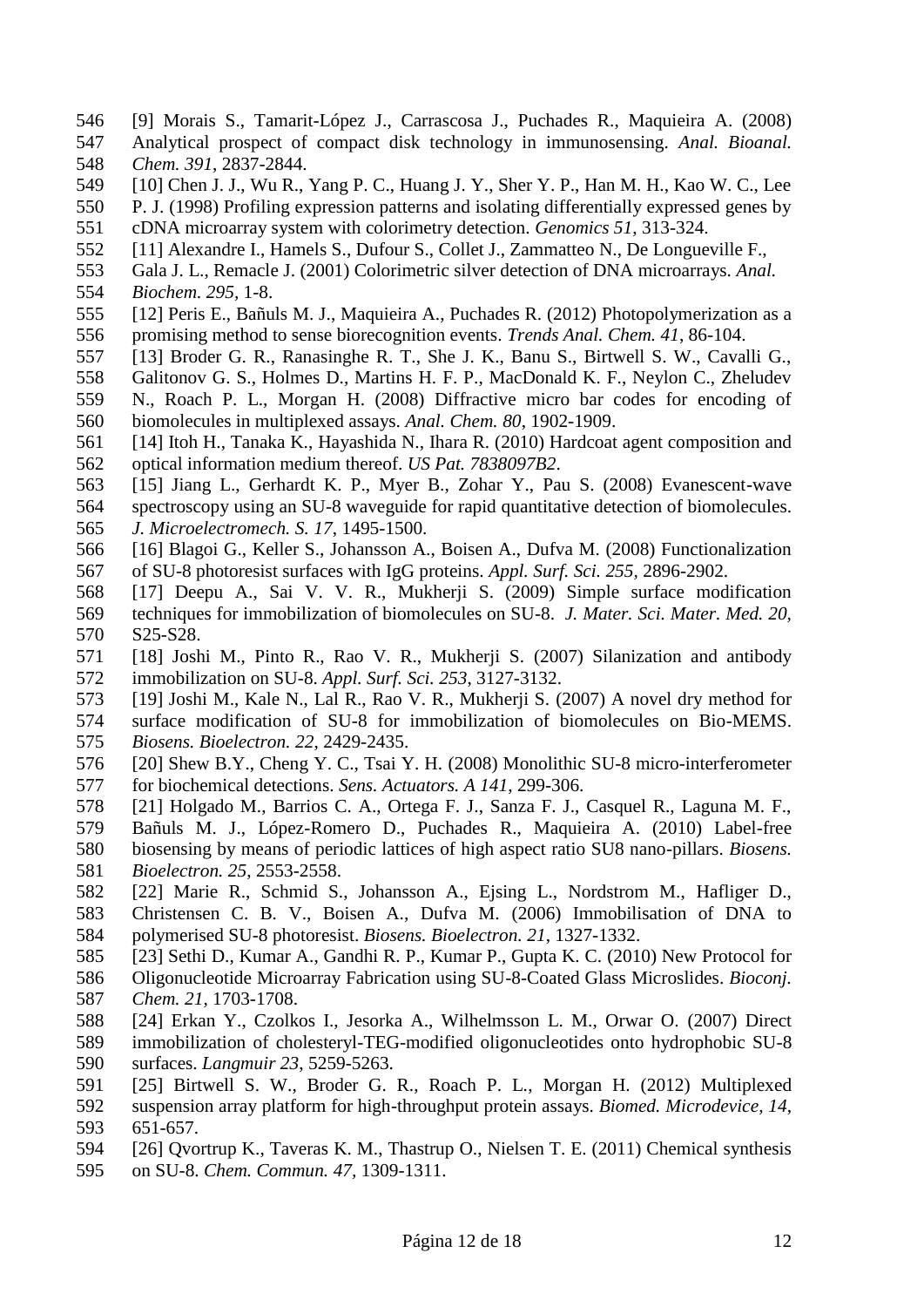- [27] Cavalli G., Banu S., Ranasinghe R. T., Broder G. R., Martins H. F. P., Neylon C.,
- Morgan H., Bradley M., Roach P. L. (2007) Multistep synthesis on SU-8: combining microfabrication and solid-phase chemistry on a single material. *J. Comb. Chem. 9*, 462-472.
- [28] Kim H. N., Kang J. H., Jin W. M., Moon J. H. (2011) Surface modification of 2D/3D SU-8 patterns with a swelling–deswelling method. *Soft Matter. 7*, 2989-2993.
- 
- [29] Mahajan S., Sethi D., Seth S., Kumar A., Kumar P., Gupta K. C. (2009) Construction of oligonucleotide microarrays (biochips) via thioether linkage for the detection of bacterial meningitis. *Bioconj. Chem. 20*, 1703-1710.
- [30] Escorihuela J., Bañuls M. J., Puchades R., Maquieira A. (2012) Development of oligonucleotide microarrays onto Si-based surfaces via thioether linkage mediated by UV irradiation. *Bioconj. Chem. 23*, 2121-2128.
- [31] Kolb H. C., Finn M. G., Sharpless K. B. (2001) Click Chemistry: Diverse Chemical Function from a Few Good Reactions. *Agew. Chem. Int. Ed. 40*, 2004-2021.
- [32] Mira D., Llorente R., Morais S., Puchades R., Maquieira A., Marti J. (2004) High-
- throughput screening of surface-enhanced fluorescente on industrial standard digital
- recording media. *Proc. SPIE 5617*, 364-373.
- [33] Denis F. A., Hanarp P., Sutherland D. S., Dufrène Y. F. (2002) Fabrication of
- Nanostructured Polymer Surfaces using Colloidal Lithography and Spin-coating.
- *Nanoletters 2*, 1419-1425.
- [34] Coad B. R., Vasilev K., Diener K. R., Hayball J. D., Short R. D., Griesser H. J.
- (2012) Immobilized streptavidin gradients as bioconjugation platforms. *Langmuir 28*, 2710-2717.
- [35] Benlarbi M., Blum L. J., Marquette C. A. (2012) SU-8-carbon composite as
- conductive photoresist for biochip applications. *Biosens. Bioelectron. 38*, 220–225.
- [36] Malainou A., Petrou P. S., Kakabakos S.E., Gogolides E., Tserepi A. (2012)
- Creating highly dense and uniform protein and DNA microarrays through
- photolithography and plasma modification of glass substrates. *Biosens. Bioelectron. 34*, 273-281.
-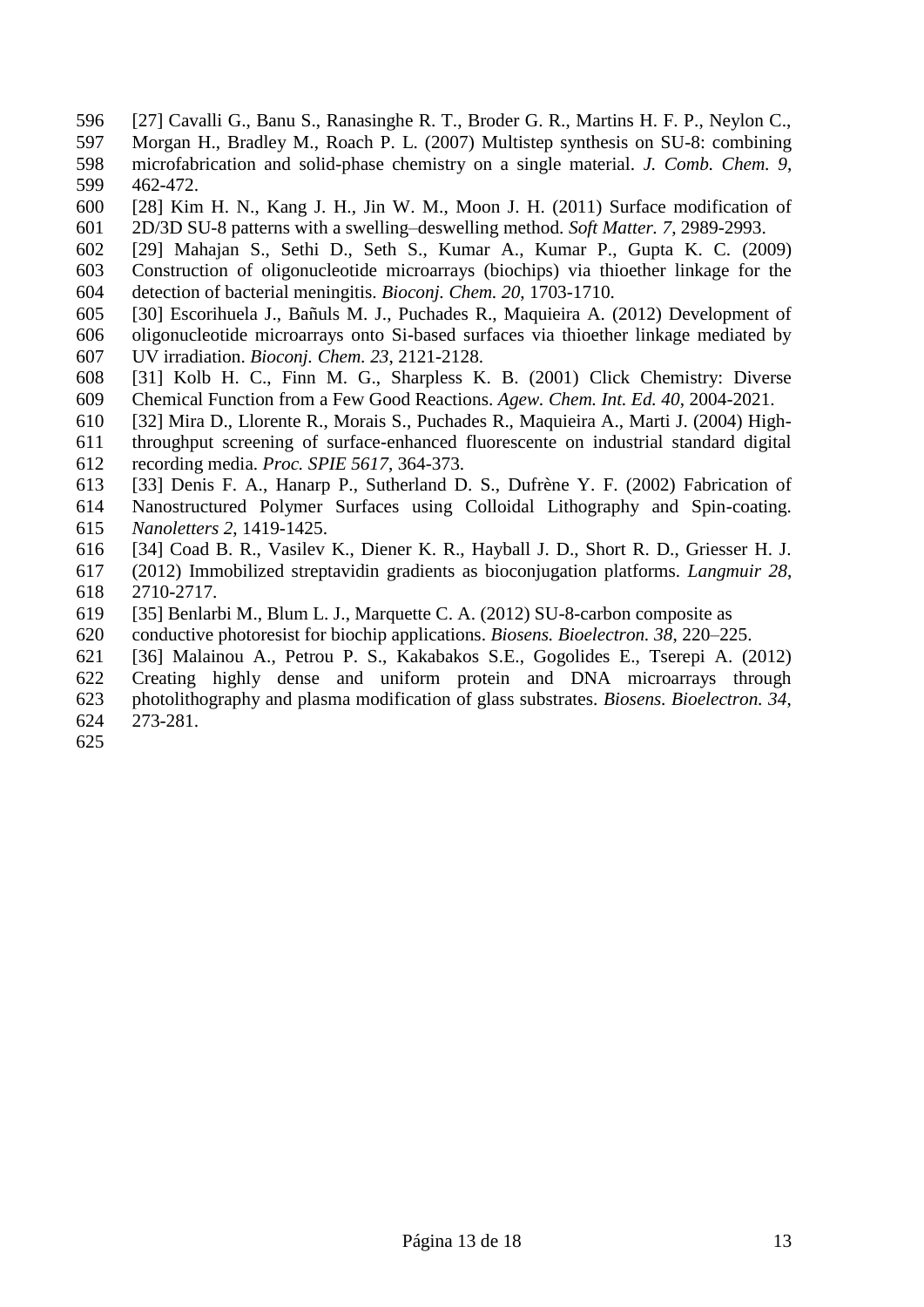#### **Tables**

## 

# **Table 1**. Nucleotide Sequence of Probes and Targets Used.

 

| Name              | Sequence $(5'$ to $3')$                     | $5'$ -end     | $3'$ -end                | Role         |
|-------------------|---------------------------------------------|---------------|--------------------------|--------------|
| PAT <sub>3</sub>  | DIG-AGGGTCGTACACCGGCTGTAATCAAA              | Digoxigenin - |                          | Target       |
| SYM <sub>5</sub>  | Cy5-AATGCTAGCTGG TCAATCGGG                  | Cv5           | $\overline{\phantom{a}}$ | Target       |
| PAT <sub>16</sub> | SH-T <sub>12</sub> -GATTACAGCCGGTGTACGACCCT | Thiol         | $\overline{\phantom{a}}$ | Probe        |
| SYM <sub>41</sub> | CCCGATTGATTAGCTAGCATT-Cy5                   |               | Cv5                      | Control      |
| SYM43             | SH-T15-CCCGATTGACCAGCTAGCATT                | Thiol         |                          | Probe        |
| SYM <sub>44</sub> | $Cy5-TTACGATCGACCAGTTAGCCC-T15-SH$          | Cv5           | Thiol                    | Probe/target |
| SYM50             | SH-T <sub>15</sub> -CGCCGATAACTCTGTCTCTGTA  | Thiol         |                          | Control      |

Note: DIG stands for digoxigenin. SH refers to thiol-ended modified oligonucleotides.

| 633 |
|-----|
| 634 |
| 635 |
| 636 |
| 637 |
| 00  |

## 

- 
- 
- 
- 
- 
- 
- 
- 
- 
- 
- 
- 

- 
- 
- 
- 
- 
- 
- 
- 
- 
- 
- 
- 
-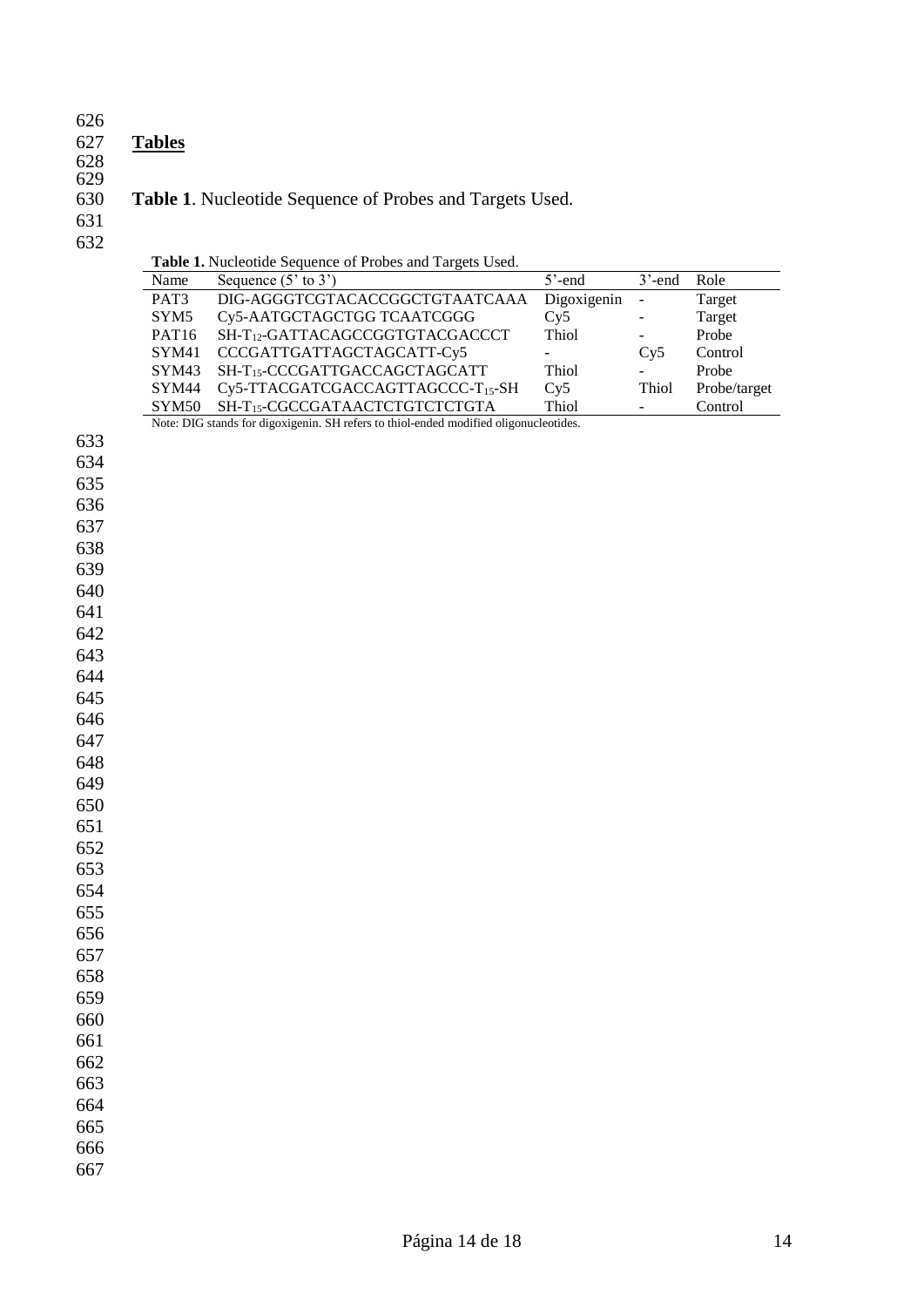

 

 **Figure 1**. AFM images corresponding to bare BD surface (A), SU-8 spin-coated BD 684 surface (B) and DNA hybridized on SU-8 BD modified surface (C). Analysis developed<br>685 on a Veeco Multimode AFM microscope. (D) SEM image corresponding to a crosson a Veeco Multimode AFM microscope. (D) SEM image corresponding to a cross-section of the BD upper layer film (labeled as 2) spin-coated with SU-8 (labeled as 1).

- 
- 
- 
- 
- 
- 
- 
- 
-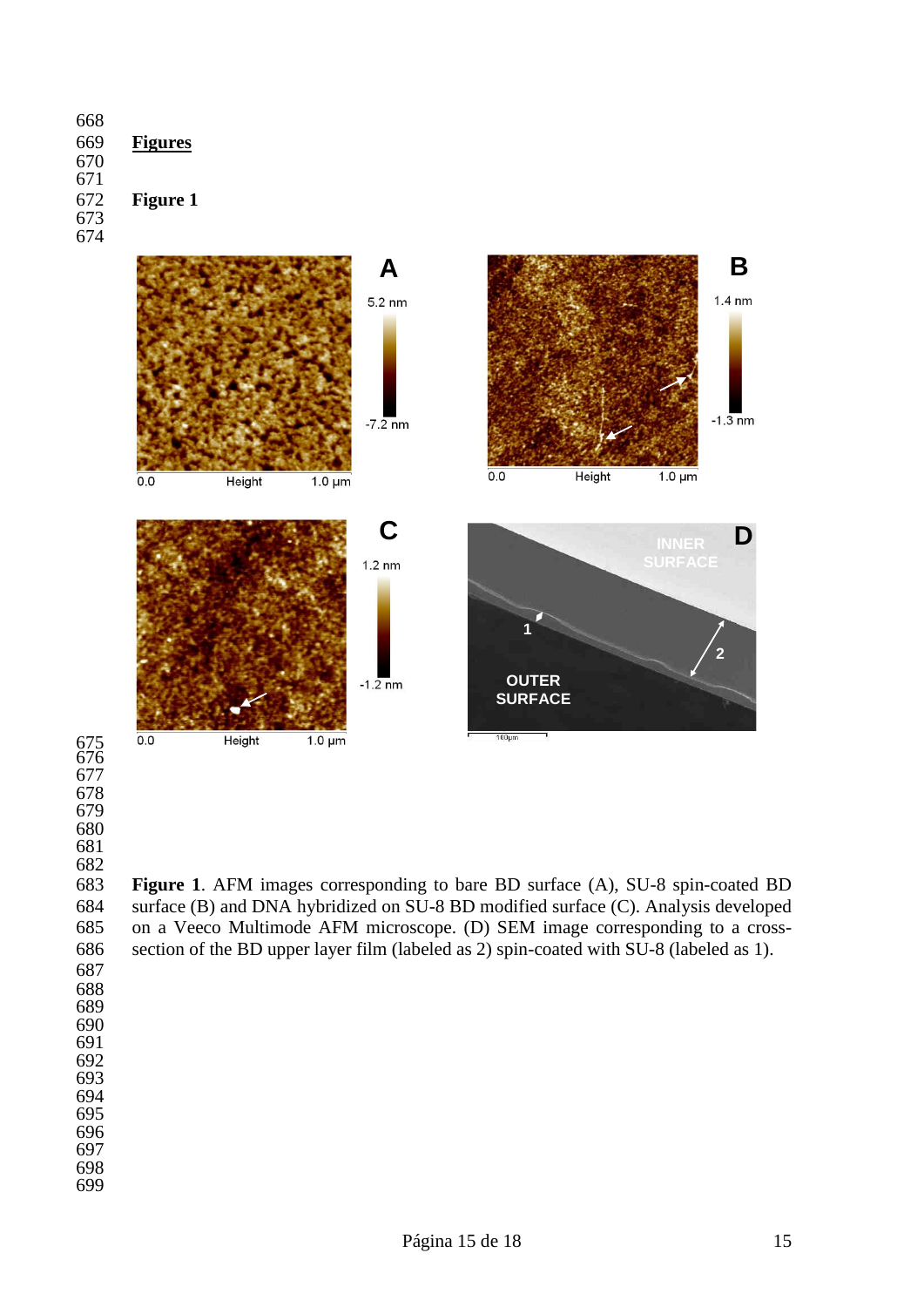



 

 

 **Figure 2**. A) Fluorescence image corresponding to the assayed array (values refer to 713 oligonucleotides concentration in  $\mu$ M units). C<sub>n</sub>, negative control (SYM41) printed at 5 714 µM. B) Fluorescence data as a function of oligonucleotide concentration associated to the assayed array. Unspecific attachment negative control value corresponds to SYM 41 716  $5 \mu M$  (red star). 

 

 

- 
-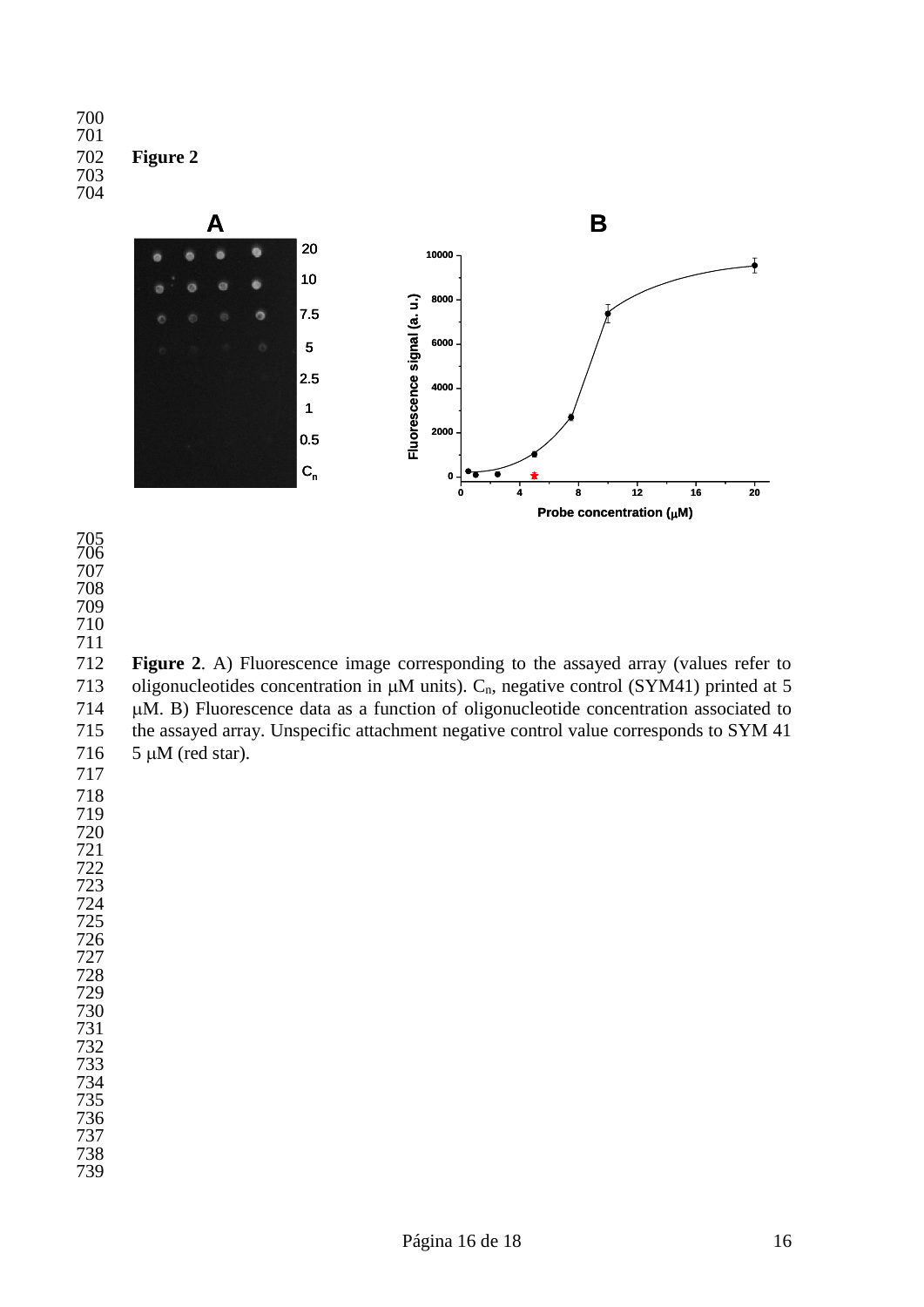





744 **Figure 3**. Optimization of the hybridization time (A): SYM43 probe and SYM5 target 745 concentrations were 20  $\mu$ M and 0.5  $\mu$ M, respectively. Experiments carried out at 37 °C 746 and 0.234 M (ionic strength). Optimization of the hybridization temperature (B): 747 SYM43 probe and SYM5 target concentrations were 20  $\mu$ M and 0.1  $\mu$ M, respectively. 748 Experiments carried out for 30 min and 0.234 M (ionic strength). Optimization of the 749 hybridization ionic strength (C): SYM43 probe and SYM5 target concentrations 20  $\mu$ M 750 and 0.1  $\mu$ M, respectively. Experiments carried out at 37 °C for 30 min. 751